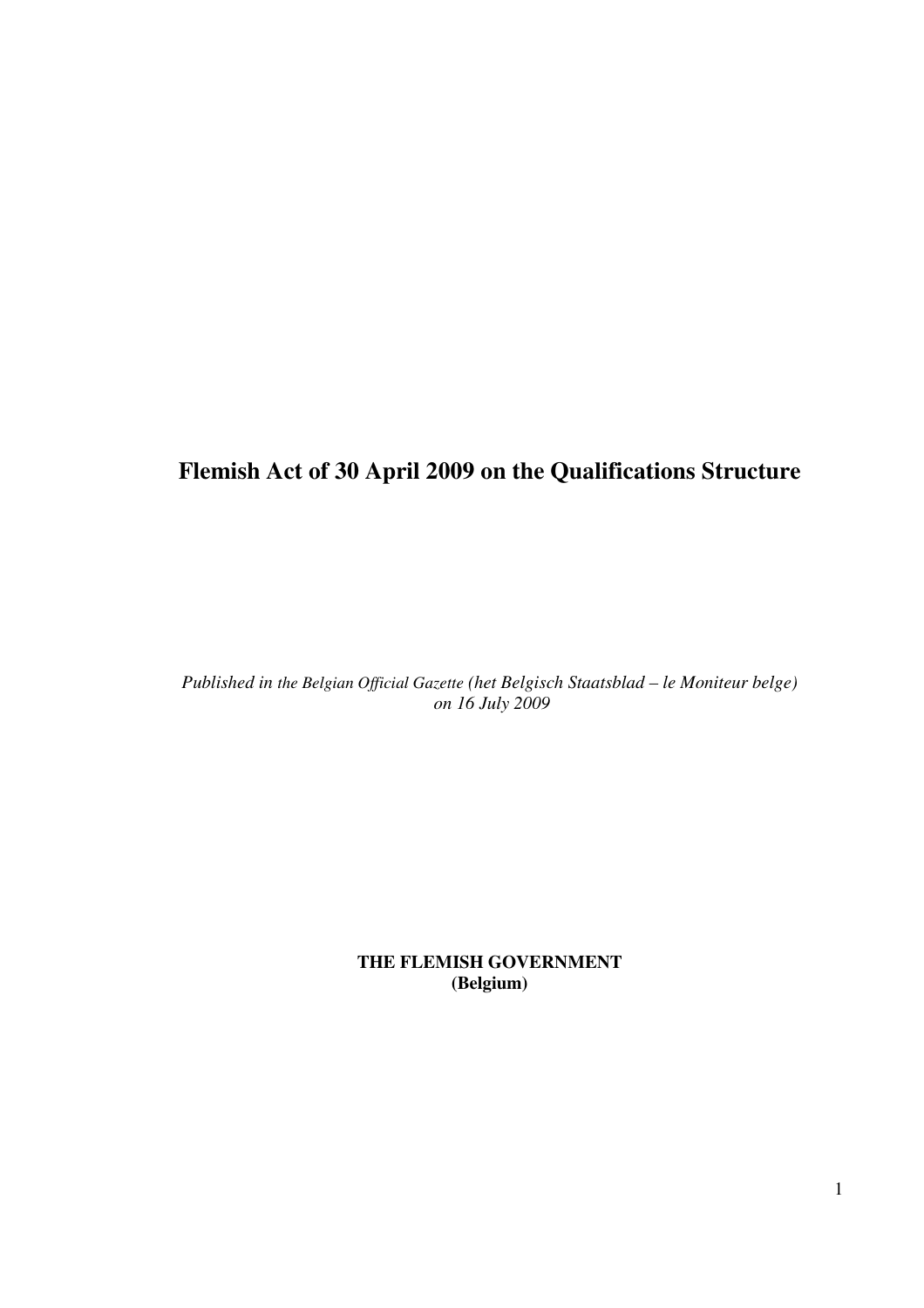# The FLEMISH PARLIAMENT has adopted, and We, THE GOVERNMENT, ratify the following

# **FLEMISH ACT**

# **on the qualifications structure**

## CHAPTER I

Introductory provision, definitions and purpose

## Article 1

This Flemish Act governs a community matter.

## Article 2

For the purposes of this Flemish Act the following definitions shall apply:

- 1° aso: general secondary education;
- 2° profession: a coherent set of tasks with the corresponding competences on which there is social consensus, making abstraction from organisation or company-specific characteristics;
- 3° professional competence profile: a complete set of competences used by a professional in a certain employment context in order to achieve (the) expected results in the workplace;
- 4° professional qualification: a complete and aligned set of competences with which a profession can be exercised;
- 5° bso: vocational secondary education;
- 6° competence: the ability to apply knowledge, skills and attitudes when performing social activities, and integrate these into one's actions. In higher education competences are called subject-specific learning outcomes;
- 7° competence profile: a complete set of competences used by a person in a certain social context in order to achieve (the) expected results in that social role, and for which no professional competence profile exists or will be developed;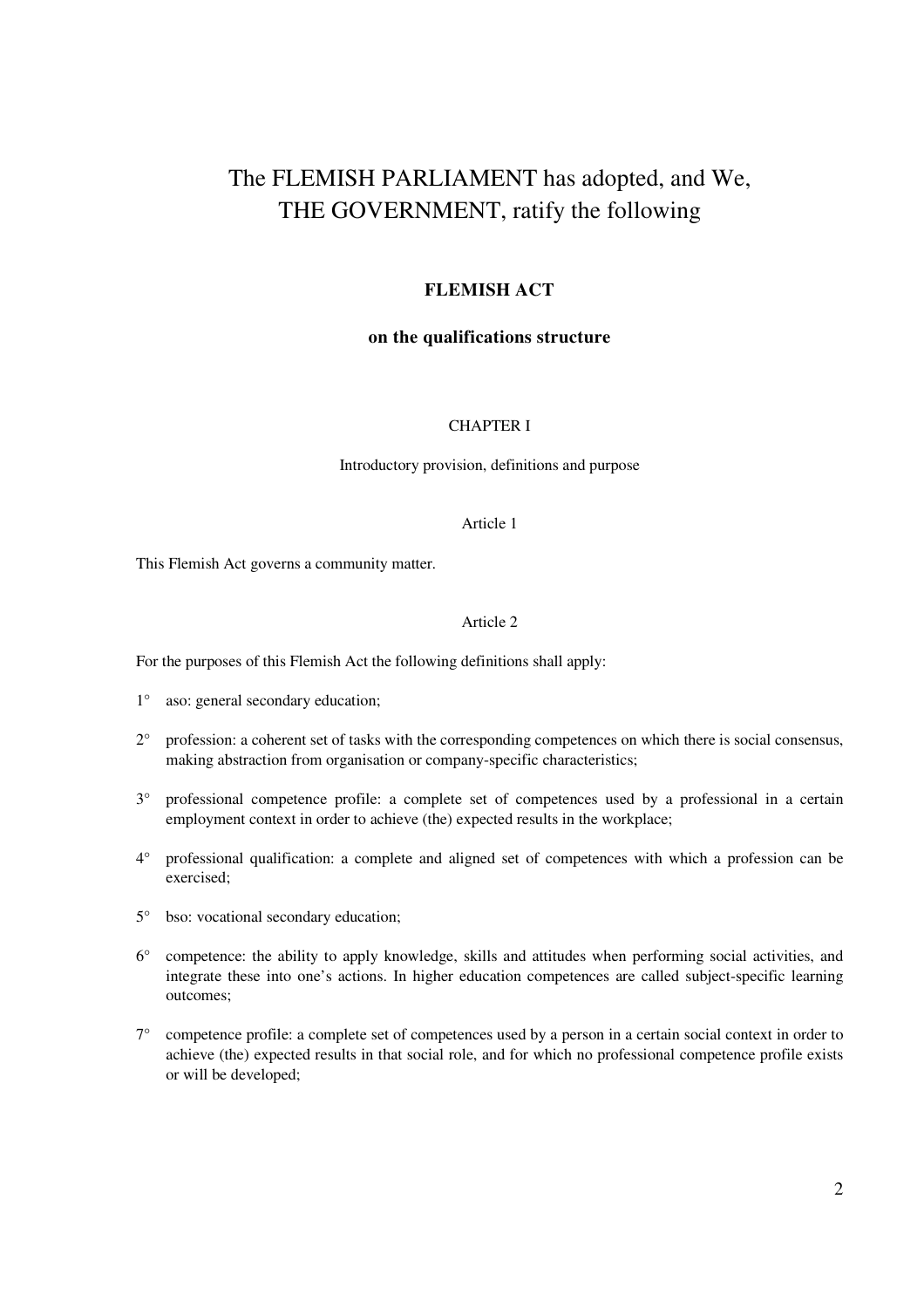- 8° recognised qualification: an educational or professional qualification for which the Flemish Government decides that it complies with certain quality requirements concerning content and form, and for which a certificate can be awarded;
- 9° higher education institutions: the higher education institutions as specified in Articles 7 and 8 of the Flemish Act of 4 April 2003 on higher education reform in Flanders;
- 10° kso: artistic secondary education;
- 11<sup>°</sup> qualification: a complete and aligned set of competences:
- 12° qualification certificate: a certificate recognised by the Flemish Community stating that an individual has obtained a recognised qualification. The certificate shall indicate the qualification(s) concerned and contain a reference to a level within the Flemish qualifications framework;
- 13° qualifications framework: the instrument defined by this Flemish Act for the systematic description and alignment of qualifications, comprising levels and level descriptors;
- 14° qualifications structure: the systematic classification of recognised qualifications based on a generally adopted qualifications framework;
- 15° level descriptor: a generic description of the characteristics of the competences that are typical for qualifications at that level;
- 16° NVAO: Dutch-Flemish Accreditation Organisation;
- 17° educational qualification: a complete and aligned set of competences which are necessary to function and participate in society, with which further studies in secondary or higher education can be undertaken or professional activities can be performed;
- 18° sector: a grouping of professional activities on the basis of service, product, technology, main economic function or industry or volunteer activities;
- 19° SERV: Flanders' Social and Economic Council;
- 20° tso: technical secondary education;
- 21° VKS: Flemish qualifications structure;
- 22° VLHORA: the Flemish Council for Non-University Higher Education;
- 23° VLIR: the Flemish Interuniversity Council;
- 24° Vlor: the Flemish Education Council.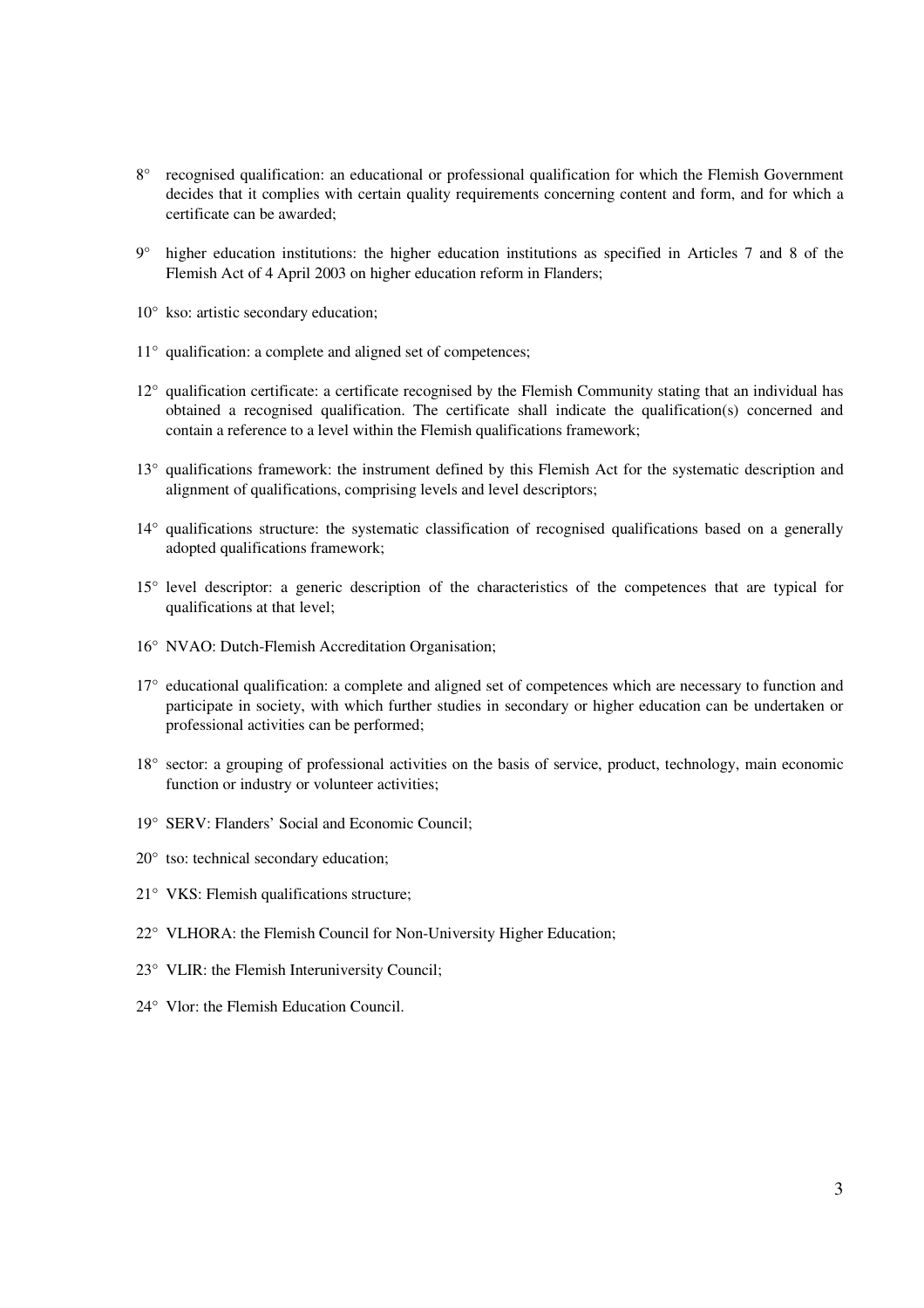The qualifications structure is a systematic classification of recognised qualifications based on a generally adopted qualifications framework.

This classification aims to make qualifications and their mutual relations transparent, so that education, education providers and other social actors can communicate unambiguously about qualifications and the associated competences.

#### CHAPTER II

#### Scope and application

#### Article 4

This Flemish Act shall apply to recognised and registered qualifications.

The qualifications structure constitutes the reference framework for the elaboration of courses leading to recognised qualifications and for the comparison of qualification certificates. The qualifications structure can also be used as a reference framework for:

- the elaboration of assessments for the recognition of acquired competences and the mutual coordination of procedures;
- the provision of orientation and/or guidance with respect to educational and professional careers.

The competent service of the Flemish Government shall be responsible for organising the supervision of the quality of educational and training courses and procedures for recognition of acquired competences, both leading to recognised qualifications.

## CHAPTER III

General characteristics of the qualifications framework

## SECTION 1

#### Level descriptions

#### Article 5

The qualifications framework distinguishes between eight levels, ranging from level 1 to level 8. Each level within the framework is described by means of a level descriptor. A level descriptor offers a generic description of the characteristics of the competences typical for the qualifications at that level, and consists of five descriptor elements: knowledge, skills, context, autonomy and responsibility. These elements determine the level of the qualification. The level descriptors are used to describe and rank both educational and professional qualifications.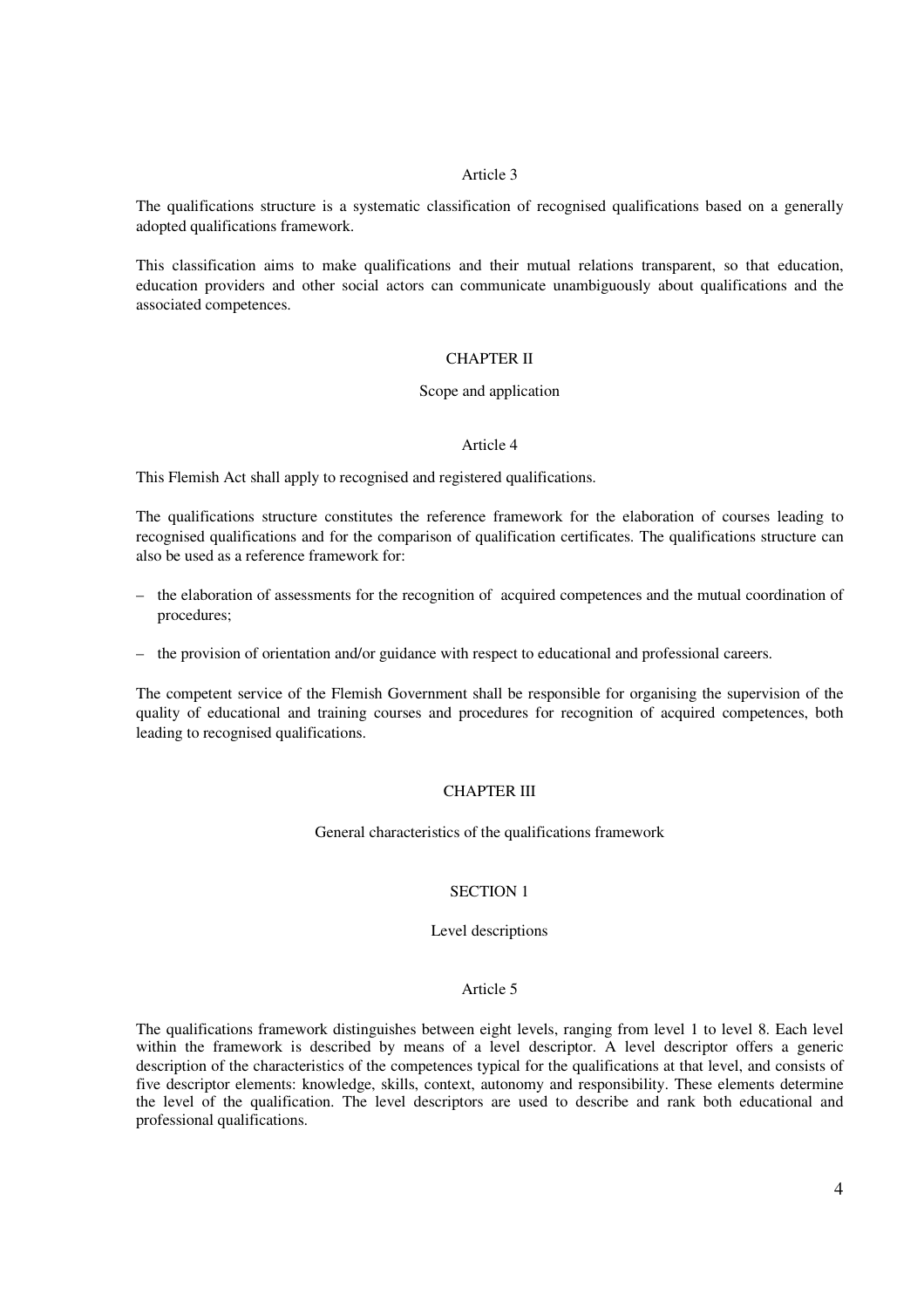| §1. The descriptor elements of each level descriptor correspond to the following: |
|-----------------------------------------------------------------------------------|
|-----------------------------------------------------------------------------------|

| <b>VKS</b><br>level | Level descriptor elements                                                                                                                                                                                                                                                                                                                                                                                                                        |                                                                                                                                                                                                                                                                                           |  |
|---------------------|--------------------------------------------------------------------------------------------------------------------------------------------------------------------------------------------------------------------------------------------------------------------------------------------------------------------------------------------------------------------------------------------------------------------------------------------------|-------------------------------------------------------------------------------------------------------------------------------------------------------------------------------------------------------------------------------------------------------------------------------------------|--|
|                     | Knowledge<br><b>Skills</b>                                                                                                                                                                                                                                                                                                                                                                                                                       | Context<br>Autonomy<br>Responsibility                                                                                                                                                                                                                                                     |  |
| VKS <sub>1</sub>    | - recognising materials, concise, unambiguous<br>information and simple, concrete basic<br>concepts and rules of a part of a specific area<br>applying one or more of the following skills:<br>- cognitive skills: retrieving information<br>from one's memory, remembering and<br>applying it<br>- motorical skills: using automatisms and<br>imitating practical actions<br>performing repetitive and recognisable actions<br>in routine tasks | acting in a stable, familiar, simple and<br>$\qquad \qquad -$<br>well-structured context, in which time<br>pressure is of little importance<br>acting with non-delicate objects<br>- functioning under direct supervision<br>showing personal effectiveness                               |  |
| VKS <sub>2</sub>    | understanding information, concrete concepts<br>$-$<br>and standard procedures within a specific area<br>applying one or more of the following skills:<br>- cognitive skills: analysing information by<br>distinguishing and relating elements<br>motorical skills:<br>- transforming sensory perceptions into<br>motorical actions<br>performing acquired practical-technical<br>actions<br>applying a selected number of standard              | acting in a limited number of comparable,<br>$\qquad \qquad -$<br>simple, familiar contexts<br>- acting with delicate, passive objects<br>functioning under supervision with limited<br>$\overline{\phantom{0}}$<br>autonomy<br>- take limited executive responsibility for<br>one's work |  |
|                     | procedures when performing tasks; applying<br>prescribed strategies to solve a limited number<br>of concrete, recognisable problems                                                                                                                                                                                                                                                                                                              |                                                                                                                                                                                                                                                                                           |  |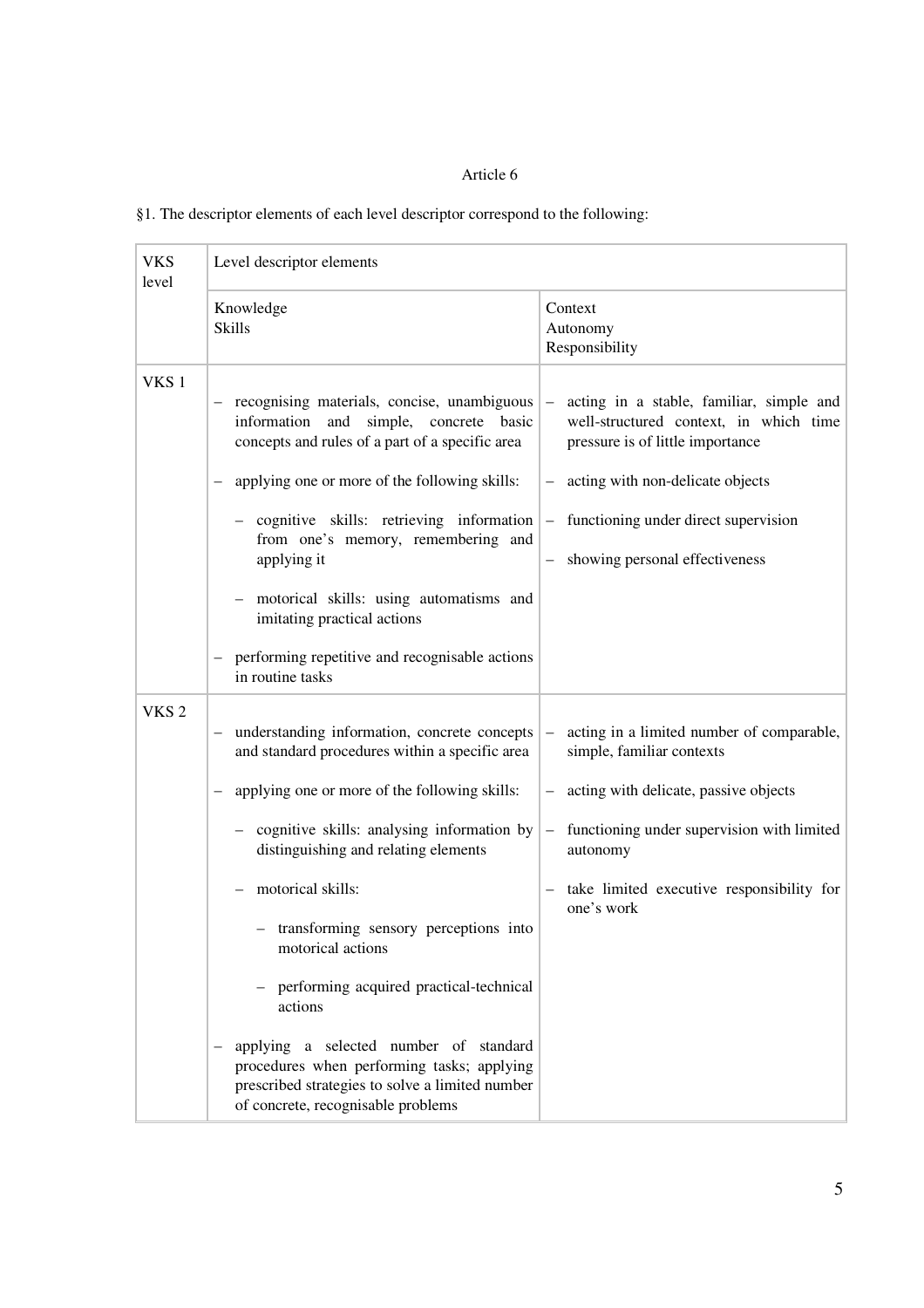| VKS <sub>3</sub> | understanding a number of abstract concepts,<br>laws, formulas and methods within a specific<br>area; distinguishing between major and minor<br>issues in information<br>applying one or more of the following skills:<br>cognitive skills:<br>- analysing information using deduction<br>and induction<br>- synthesizing information<br>motorical skills:<br>- making constructions based on a plan<br>performing actions which<br>require<br>tactical and strategic insight<br>applying artistic-creative skills<br>choosing, combining and applying standard<br>procedures and methods to perform tasks and<br>solve a variety of well-defined, concrete<br>problems | acting in comparable contexts in which a<br>number of factors change<br>- acting with delicate, active objects<br>functioning with certain autonomy within<br>a well-defined set of tasks<br>taking<br>limited<br>organisational<br>responsibility for one's work     |
|------------------|-------------------------------------------------------------------------------------------------------------------------------------------------------------------------------------------------------------------------------------------------------------------------------------------------------------------------------------------------------------------------------------------------------------------------------------------------------------------------------------------------------------------------------------------------------------------------------------------------------------------------------------------------------------------------|-----------------------------------------------------------------------------------------------------------------------------------------------------------------------------------------------------------------------------------------------------------------------|
| VKS <sub>4</sub> | interpreting<br>abstract<br>concrete<br>and<br>data<br>$\qquad \qquad -$<br>(information and concepts) within a specific<br>area<br>applying reflective cognitive and productive<br>motorical skills<br>evaluating and integrating data and developing<br>$\overline{\phantom{m}}$<br>strategies to perform diverse tasks and solve<br>diverse, concrete, non-familiar (but subject-<br>specific) problems                                                                                                                                                                                                                                                              | acting in a combination of changing<br>$ \,$<br>contexts<br>functioning<br>autonomously with<br>some<br>initiative<br>taking complete responsibility for one's<br>work; evaluating and correcting one's<br>functioning with a view to obtaining<br>collective results |
| VKS <sub>5</sub> | expanding the information in a specific area<br>with concrete and abstract data, or completing<br>it with missing data; using conceptual<br>frameworks; being aware of the scope of<br>subject-specific knowledge                                                                                                                                                                                                                                                                                                                                                                                                                                                       | acting in a range of new, complex contexts<br>$\overline{\phantom{0}}$<br>functioning autonomously with initiative<br>$\qquad \qquad -$<br>taking responsibility for the achievement                                                                                  |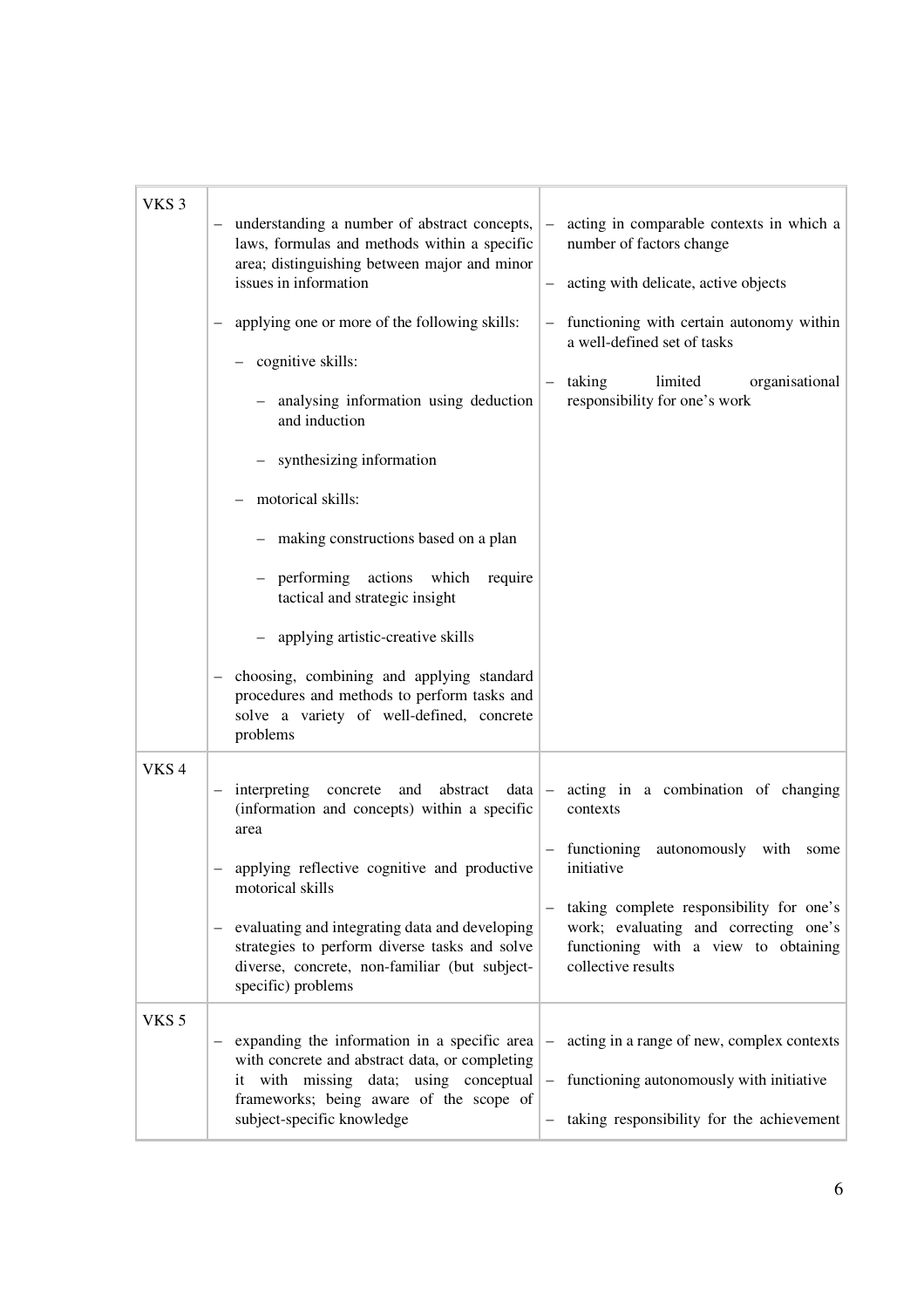|                  | applying integrated cognitive and motorical<br>skills<br>transferring<br>knowledge<br>and<br>applying<br>$\qquad \qquad -$<br>procedures flexibly and inventively for the<br>performance of tasks and for the strategic<br>solution of concrete and abstract problems                                                                                                                                                                                                                                                          | of personal outcomes and the stimulation<br>of collective results                                                                                                                                                              |
|------------------|--------------------------------------------------------------------------------------------------------------------------------------------------------------------------------------------------------------------------------------------------------------------------------------------------------------------------------------------------------------------------------------------------------------------------------------------------------------------------------------------------------------------------------|--------------------------------------------------------------------------------------------------------------------------------------------------------------------------------------------------------------------------------|
| VKS <sub>6</sub> | - critically<br>evaluating<br>and<br>combining<br>knowledge and insights from a specific area<br>applying complex specialised skills, linked to<br>research results<br>gathering and interpreting relevant data and<br>making innovative use of selected methods<br>and resources to solve non-familiar complex<br>problems                                                                                                                                                                                                    | - acting in complex and specialised contexts<br>functioning with complete autonomy and<br>$\qquad \qquad -$<br>considerable initiative<br>- taking shared responsibility<br>for<br>the<br>definition of collective results     |
| VKS <sub>7</sub> | integrating and reformulating knowledge and $\vert$ - acting in unpredictable, complex and<br>insights from a specific area or at the interface<br>between different areas<br>applying complex new skills, linked to<br>$\qquad \qquad -$<br>autonomous, standardised research<br>critically evaluating and applying complex,<br>advanced and/or innovative problem-solving<br>techniques and methods                                                                                                                          | specialised contexts<br>functioning with complete autonomy and<br>$\qquad \qquad -$<br>a right of decision<br>taking final<br>responsibility<br>for<br>the<br>$\overline{\phantom{m}}$<br>definition of collective outcomes    |
| VKS <sub>8</sub> | and/or<br>redefining<br>expanding<br>knowledge from a substantial part of a specific   reaching, innovative implications<br>area or at the interface between different areas<br>- interpreting and creating new knowledge<br>through original research or<br>advanced<br>scientific study<br>designing and executing projects which<br>$\overline{\phantom{a}}$<br>expand and redefine existing procedural<br>knowledge, aimed at the development of new<br>skills, techniques,<br>applications, practices<br>and/or materials | existing $\parallel$ - acting in very complex contexts with far-<br>- taking responsibility for the development<br>of professional practice or scientific<br>research with a highly critical attitude and<br>steering capacity |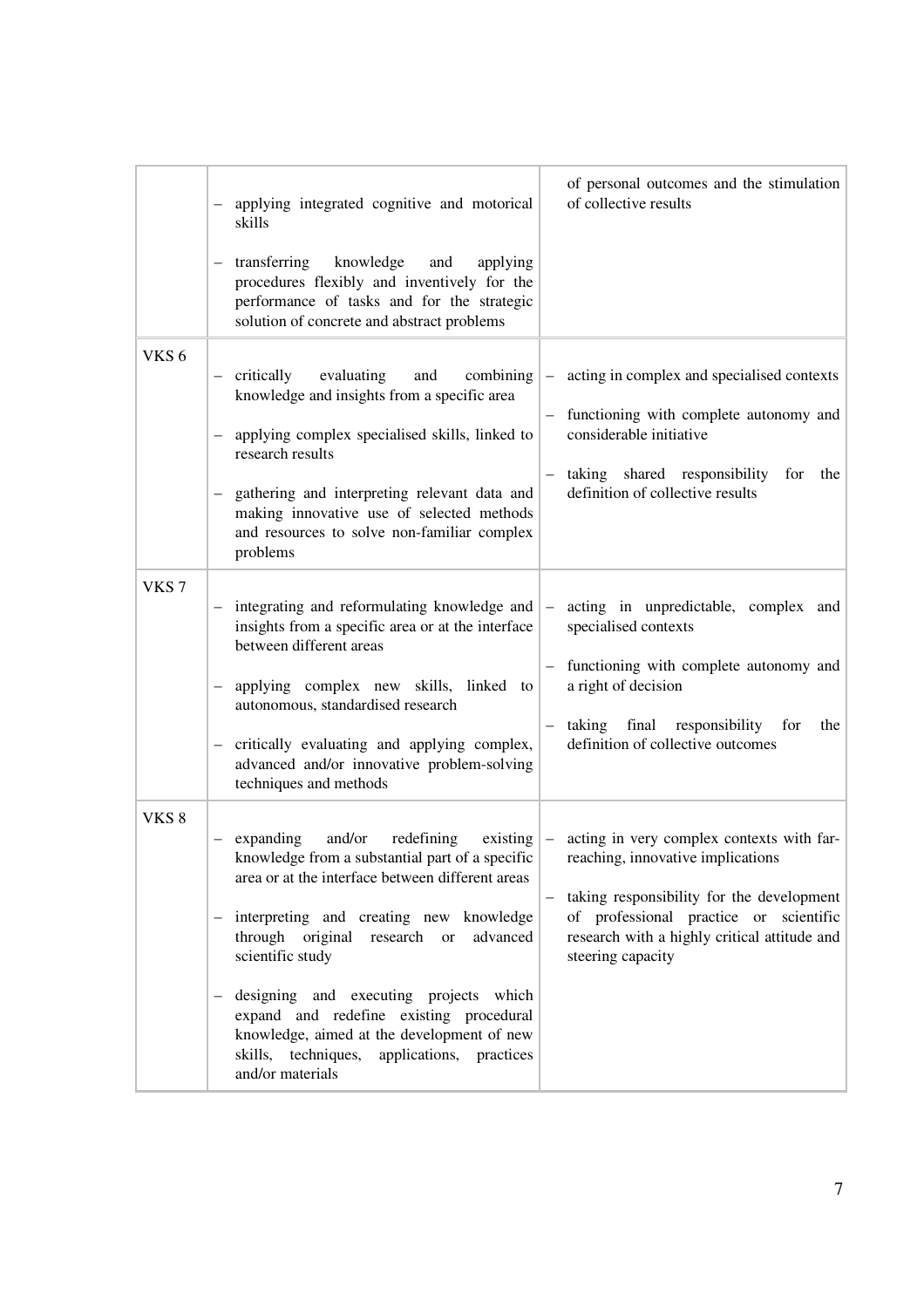§2. The level descriptors for bachelor's, master's and doctor's degrees, as specified in Article 58, §2 of the Flemish Act of 4 April 2003 on higher education reform, are equivalent to the level descriptors for levels 6, 7 and 8 respectively.

#### Article 7

The Flemish Government shall determine the procedure for the description and aligning of professional qualifications, after receiving advice from Vlor and SERV. This decree of the Flemish Government shall contain at least the following elements:

a) – the model for the description of the competence profiles and the professional competence profiles, using the descriptor elements;

- the limited examination of the competence profiles and the professional competence profiles against the model;
- the methodology for determining the level of professional qualifications, in particular for the assignment of a level to competences, the assignment of relative importance to these competences and the determination of the level of professional qualifications based on a decision-making process which leads to consensus;
- the limited examination of the activities of the sector-specific ad hoc committees against the alignment procedure and the use of the descriptor elements;
- b) the way in which the competent service of the Flemish Government shall formulate an alignment proposal in the absence of consensus within the sector-specific ad hoc committee, taking into account the elements listed under a).

#### SECTION II

## Types of qualifications

#### Article 8

Professional qualifications are complete and aligned sets of competences with which a profession can be exercised. Professional qualifications can be found at all eight levels of the qualifications structure.

#### Article 9

Educational qualifications are complete and aligned sets of competences which are necessary to function and participate in society, with which further studies in secondary or higher education can be undertaken or professional activities can be performed.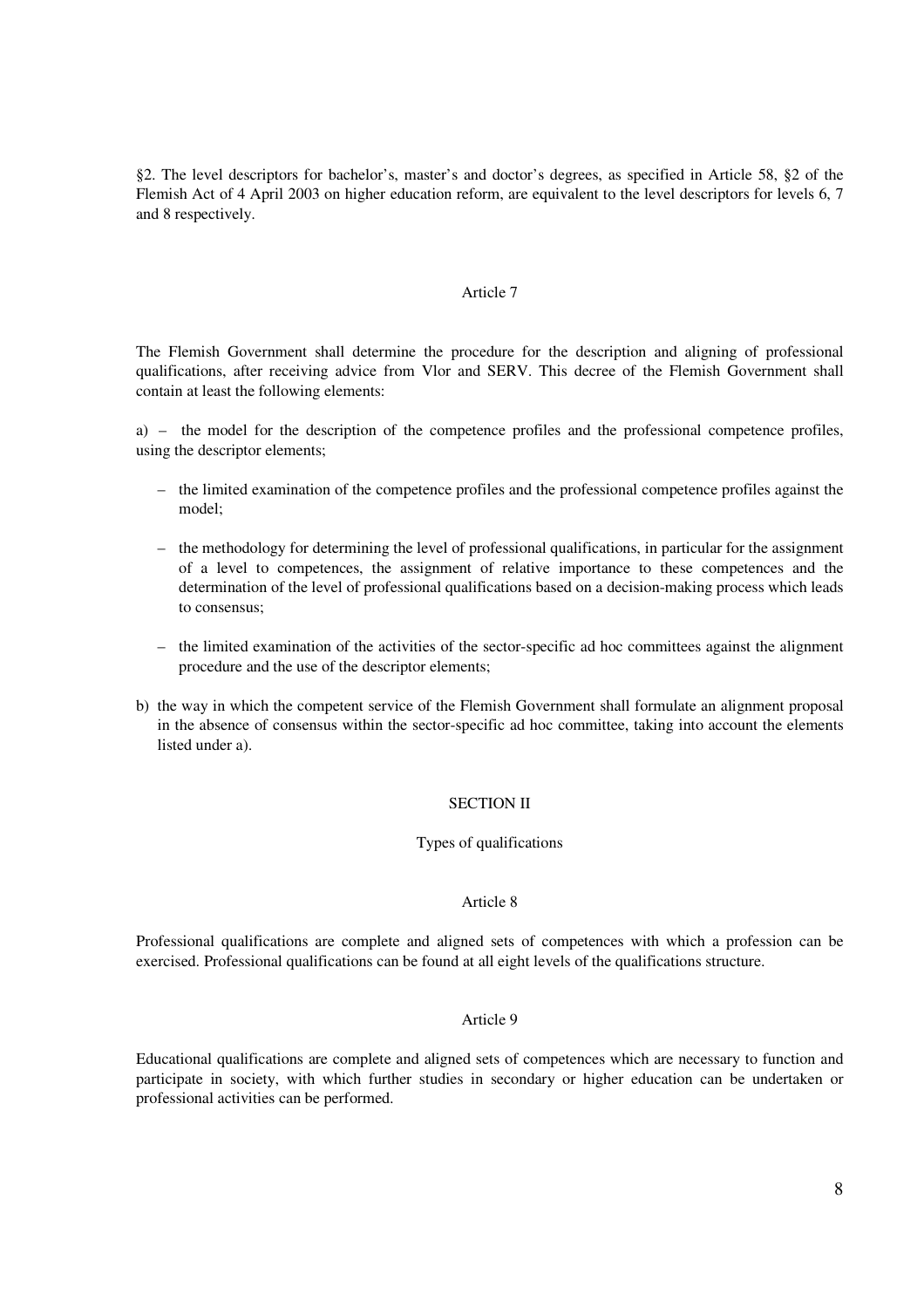Educational qualifications can be found at all eight levels of the qualifications structure.

Educational qualifications are only acquired via education and only institutions accredited by the Flemish Government can deliver qualification certificates for these qualifications.

#### CHAPTER IV

#### Recognition of qualifications

## SECTION 1

## Recognition procedure for professional qualifications

#### Article 10

The SERV shall submit professional competence profiles or competence profiles, described by means of the descriptor elements, for recognition as professional qualifications to the competent service of the Flemish Government. After obtaining advice from all the strategic advisory councils involved, the Flemish Government shall determine under what conditions and for which sectors derogations may be granted with respect to the submission of the application for recognition of competence profiles through the SERV. The derogation shall not affect the obligation to organise social consultations, on equal terms, prior to the application for recognition.

Applications for recognition may be submitted permanently to the competent service of the Flemish Government.

#### Article 11

The competent service of the Flemish Government shall provide advice on the recognition, including a proposal for alignment, to the minister responsible for Training and the minister with functional responsibility for the qualification.

For professional qualifications based on professional competence profiles, this advice shall be prepared by a sector-specific ad hoc committee within the competent service of the Flemish Government. This committee shall be composed as follows:

- 1° representatives of employers' organisations and trade unions involved, appointed by the SERV;
- 2° representatives of education providers, appointed by Vlor;
- 3° representatives of public training providers, appointed by the Flemish Public Employment and Vocational Training Service (VDAB) and the Flemish Agency for Entrepreneurial Training (SYNTRA Flanders);
- 4° two independent alignment experts, appointed by the competent service of the Flemish Government.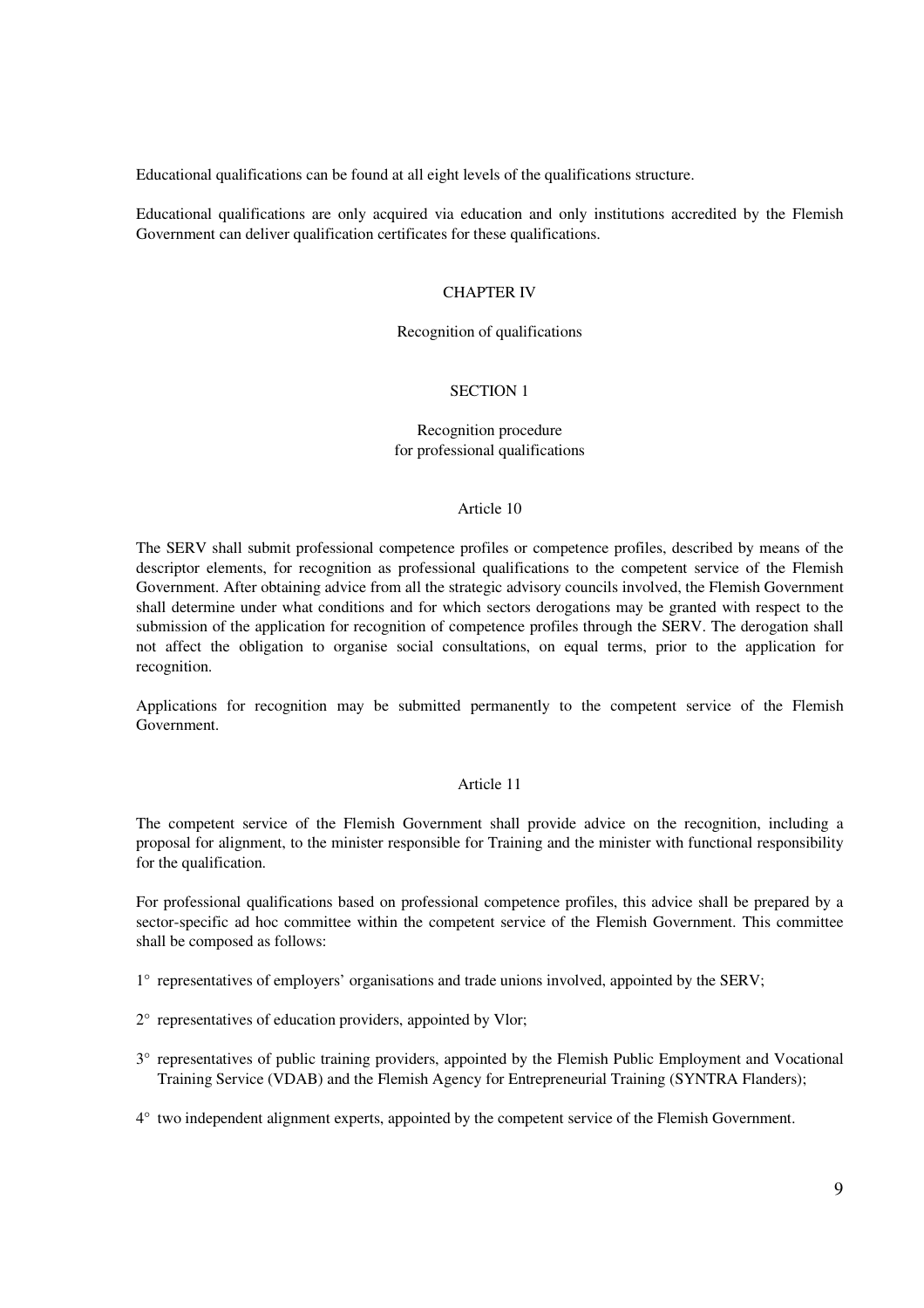The ad hoc committee shall be composed of an equal number of representatives of employers' organisations and trade unions, on the one hand, and education and public training providers, on the other.

For professional qualifications based on competence profiles, this advice shall be prepared by a sector-specific ad hoc committee within the competent service of the Flemish Government. This committee shall be composed as follows:

- 1° representatives of the sector(s) in question, appointed by the SERV if the competence profile is submitted through the SERV. In application of the derogation as contained in article 10 of this Flemish Act, the sectors involved shall appoint their own representatives;
- 2° representatives of education providers, appointed by Vlor;
- 3° representatives of public training providers, appointed by the Flemish Public Employment and Vocational Training Service (VDAB) and SYNTRA Flanders;
- 4° two independent alignment experts, appointed by the competent service of the Flemish Government.

The ad hoc committee shall be composed of an equal number of representatives of the sectors, on the one hand, and of the education and public training providers, on the other.

# Article 12

The Flemish Government shall recognise the qualification or request a correction of the alignment.

The request for correction shall be reasoned. Based on the arguments provided by the Flemish Government, new advice on the alignment shall be prepared by an especially composed, sector-specific ad hoc committee. Based on this preparation the competent service of the Flemish Government shall provide its advice on the recognition, together with a proposal for alignment.

Professional competence profiles shall be recognised as professional qualifications on the joint proposal of the minister responsible for Training, the minister responsible for Employment and, if applicable, the minister having functional responsibility.

Competence profiles shall be recognised as professional qualifications on the joint proposal of the minister responsible for Training and, if applicable, the minister having functional responsibility.

Between the date of the application for recognition and the recognition decision of the Flemish Government, and between the date of the application for recognition and the request for correction, no more than ten weeks shall elapse. Between the date of the request for correction and the final decision, no more than eight weeks shall elapse.

These periods shall be interrupted during autumn, Christmas, spring and Easter breaks and during the summer recess of the Flemish Government in July and August.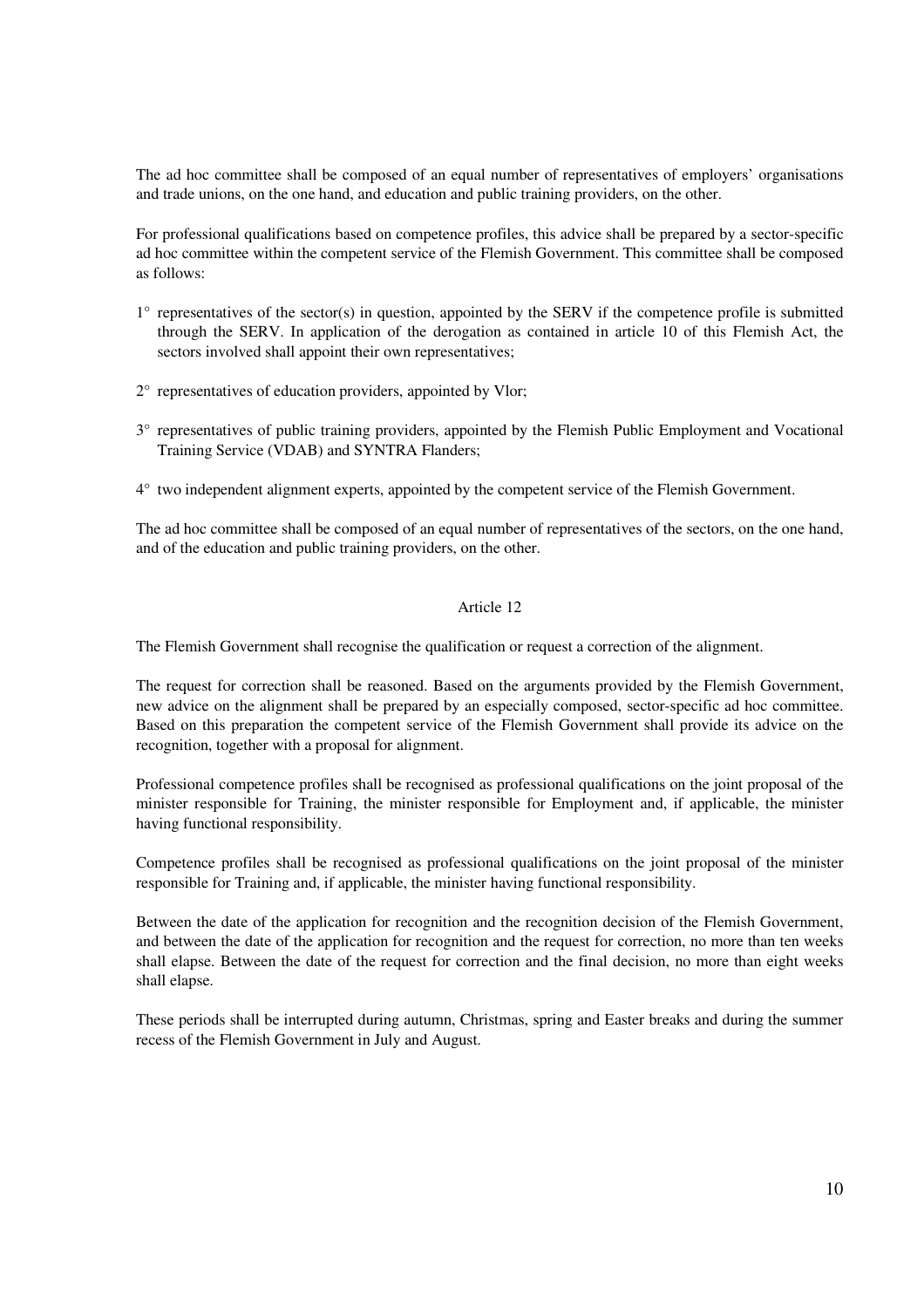The competent service of the Flemish Government shall register the recognised professional qualification, with the corresponding competences, in a qualifications database.

#### SECTION II

## Recognition procedure for educational qualifications for levels 1 to 5

## Article 14

Educational qualifications situated on levels 1 to 5 shall consist of final objectives, specific final objectives or recognised professional qualifications, and shall be composed as follows:

- 1° the educational qualification for level 1 shall consist of:
	- a) the final objectives for primary education;
- 2° the educational qualifications for level 2 shall consist of:
	- a) the final objectives for basic education;
	- b) the final objectives for stage 2 of bso and one or more recognised professional qualifications;
- 3° the educational qualifications for level 3 shall consist of:
	- a) the final objectives for the second year of stage 3 of bso and one or more recognised professional qualifications;
- 4° the educational qualifications for level 4 shall consist of:
	- a) the final objectives for stage 3 of aso, and the specific final objectives for stage 3 of aso which are linked to one or more areas of science;
	- b) the final objectives for stage 3 of tso, and the specific final objectives for stage 3 of tso which are linked to one or more areas of science;
	- c) the final objectives for stage 3 of kso, and the specific final objectives for stage 3 of kso which are linked to one or more areas of science;
	- d) the final objectives for stage 3 of tso or kso and one or more recognised professional qualifications;
	- e) the final objectives for the third year of stage 3 of bso and one or more recognised professional qualifications;
	- f) the final objectives for additional general education in adult education and one or more recognised professional qualifications;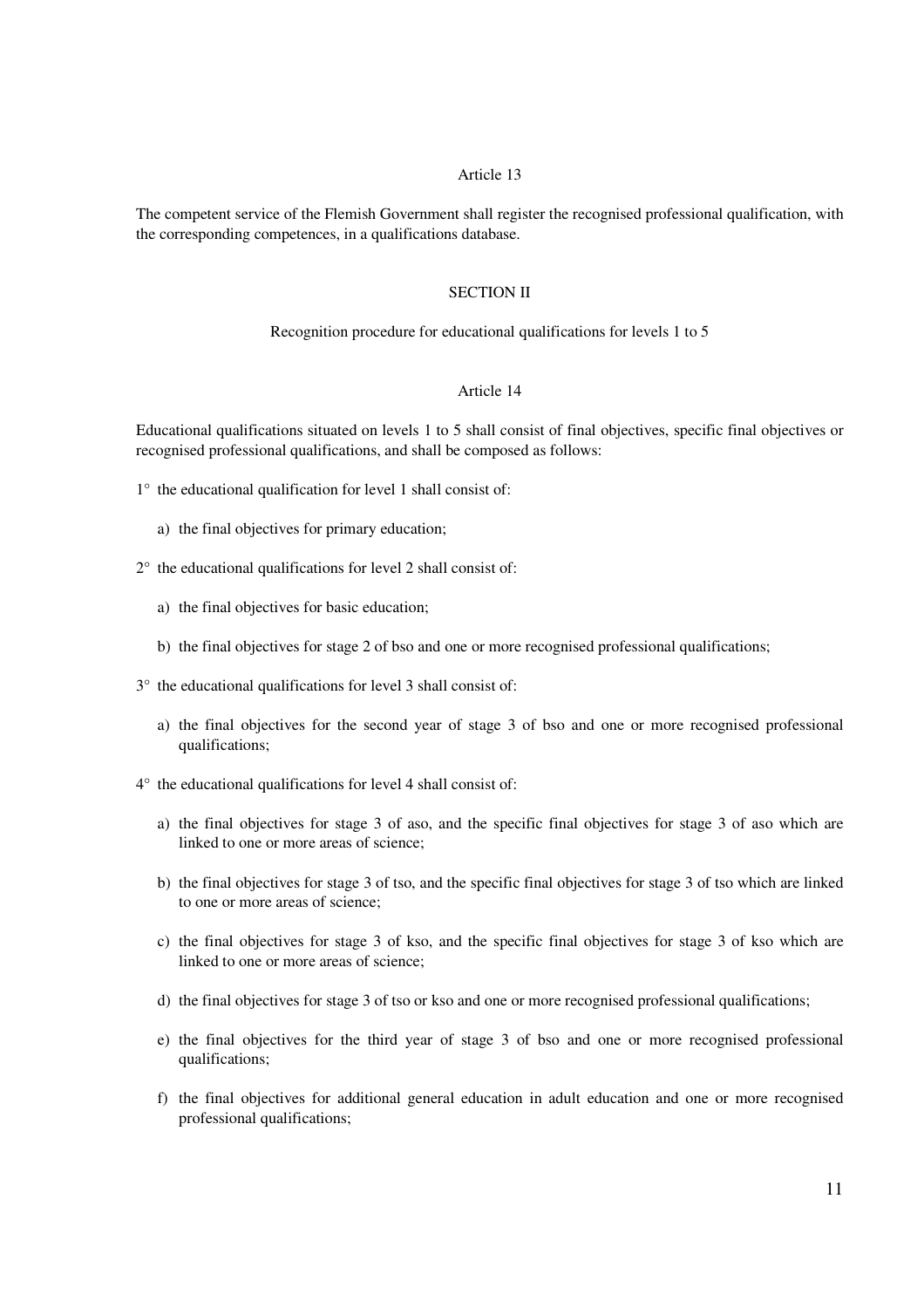g) one or more recognised professional qualifications of level 4 ;

5° the educational qualifications for level 5 shall consist of:

a) one or more recognised professional qualifications of level 5;

For the purposes of this article, final objectives and specific final objectives shall also include replacement attainment targets or specific final objectives which have been declared equivalent as specified in Article 9 of the Flemish Act of 18 January 2002 on final objectives, developmental objectives and specific final objectives in full-time general and special secondary education and as specified in Article 15 of the Flemish Act of 15 June 2007 on adult education.

For the purposes of this Article, professional qualifications shall also include competences and basic competences as referred to in Article 7ter of the Flemish Act of 18 January 2002 on final objectives, developmental objectives and specific final objectives in full-time general and special secondary education and as referred to in Article 12 of the Flemish Act of 15 June 2007 on adult education.

#### Article 15

With a view to an updated and rational educational provision, the Flemish Government shall determine the criteria for the elaboration of educational qualifications and their position within the training system.

The competent service of the Flemish Government shall elaborate proposals for educational qualifications on its own initiative or at any interested party's request, taking into account the following criteria:

- social, economic or cultural need;
- the educational and pedagogical context: adapted to the target group, the profile of the type and level of education, stimulation of learning motivation;
- the expected inflow and outflow;
- the available material and financial resources and expertise;
- the possibility of collaboration with other institutions or the labour market/the world of business, if required;
- continuity in studies and career: coordination with the existing educational provision, coordination with follow-up courses and/or employment opportunities.

All proposals and requests, converted into proposals or not, shall be submitted to Vlor for advice by the competent service of the Flemish Government. For the educational qualifications mentioned in Article 14, 5°, a) the competent service of the Flemish Government shall elaborate its proposals within sixty days after the recognition of the professional qualification(s) in question. The Flemish Government shall recognise the educational qualifications on the joint proposal of the minister responsible for Training and the minister responsible for Education.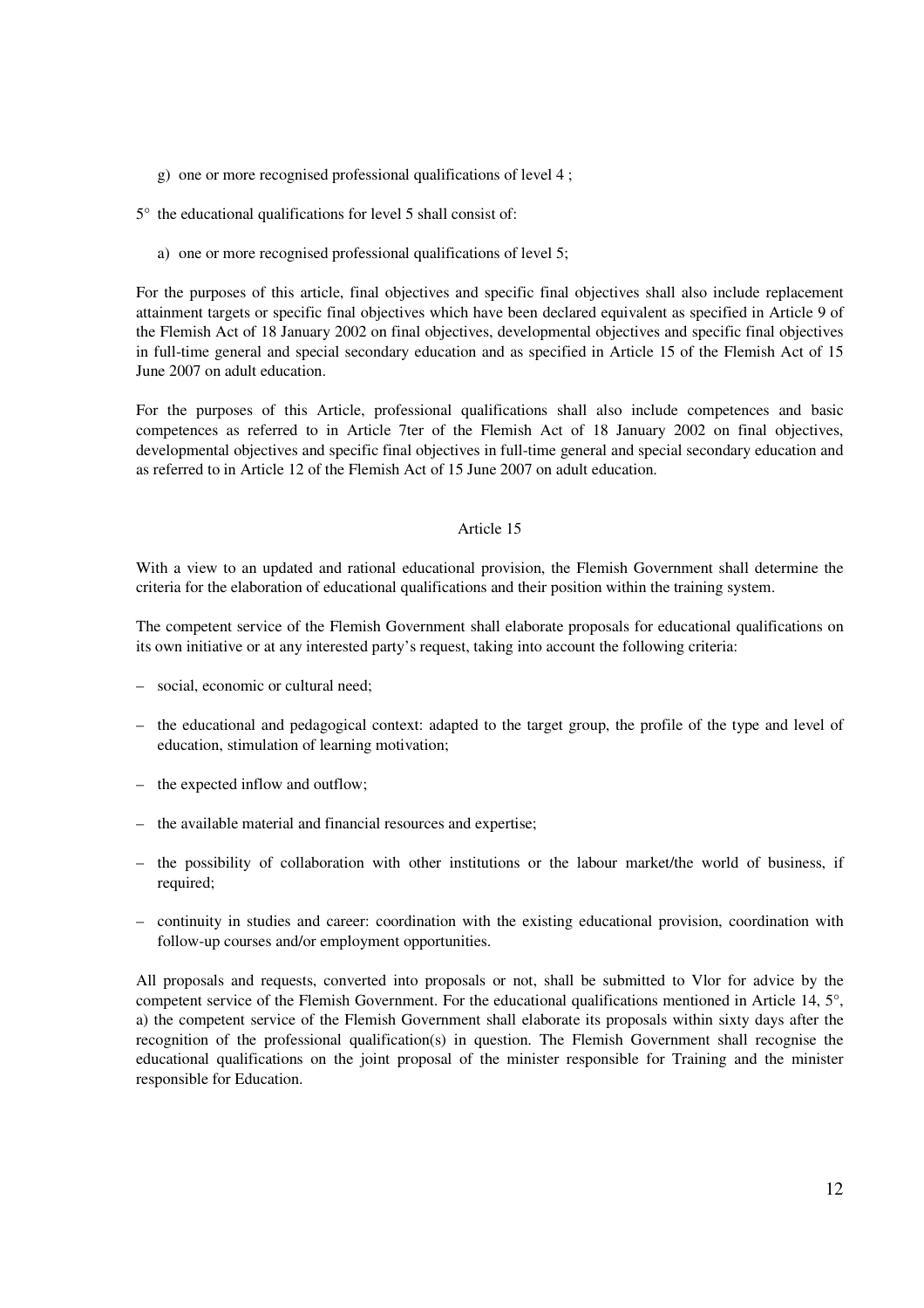The competent service of the Flemish Government shall register the recognised professional qualifications, with the corresponding competences, in a qualifications database.

### SECTION III

#### Recognition procedure for educational qualifications for levels 6 to 8

# Article 16

Higher education institutions shall jointly describe the subject-specific learning outcomes for the higher education courses as referred to in Article 5bis of the Flemish Act of 30 April 2004 on the flexibilisation of higher education in Flanders and containing urgent measures for higher education.

## Article 17

The validated descriptions of the subject-specific learning outcomes shall automatically be recognised as qualifications.

The validated descriptions of the courses leading to the bachelor's degree shall be included as level 6 qualifications, those leading to the master's degree shall be included as level 7 qualifications and those leading to the doctor's degree shall be included as level 8 qualifications.

#### Article 18

NVAO shall submit the recognised qualifications, with the corresponding competences, to the competent service of the Flemish Government for their registration in a qualifications database.

## CHAPTER V

Qualifications database and database of learning certificates and certificates for work experience

## Article 19

With a view to information provision to individuals, institutions and government bodies on the Flemish qualifications policy, and with a view to policy development, all recognised qualifications shall be registered in a qualifications database by the competent service of the Flemish Government.

In this database all recognised educational and professional qualifications, with the corresponding competences, shall be documented, as well as the ways in which these qualifications can be obtained.

The competent service of the Flemish Government shall be responsible for the management of the database and for the data exchange.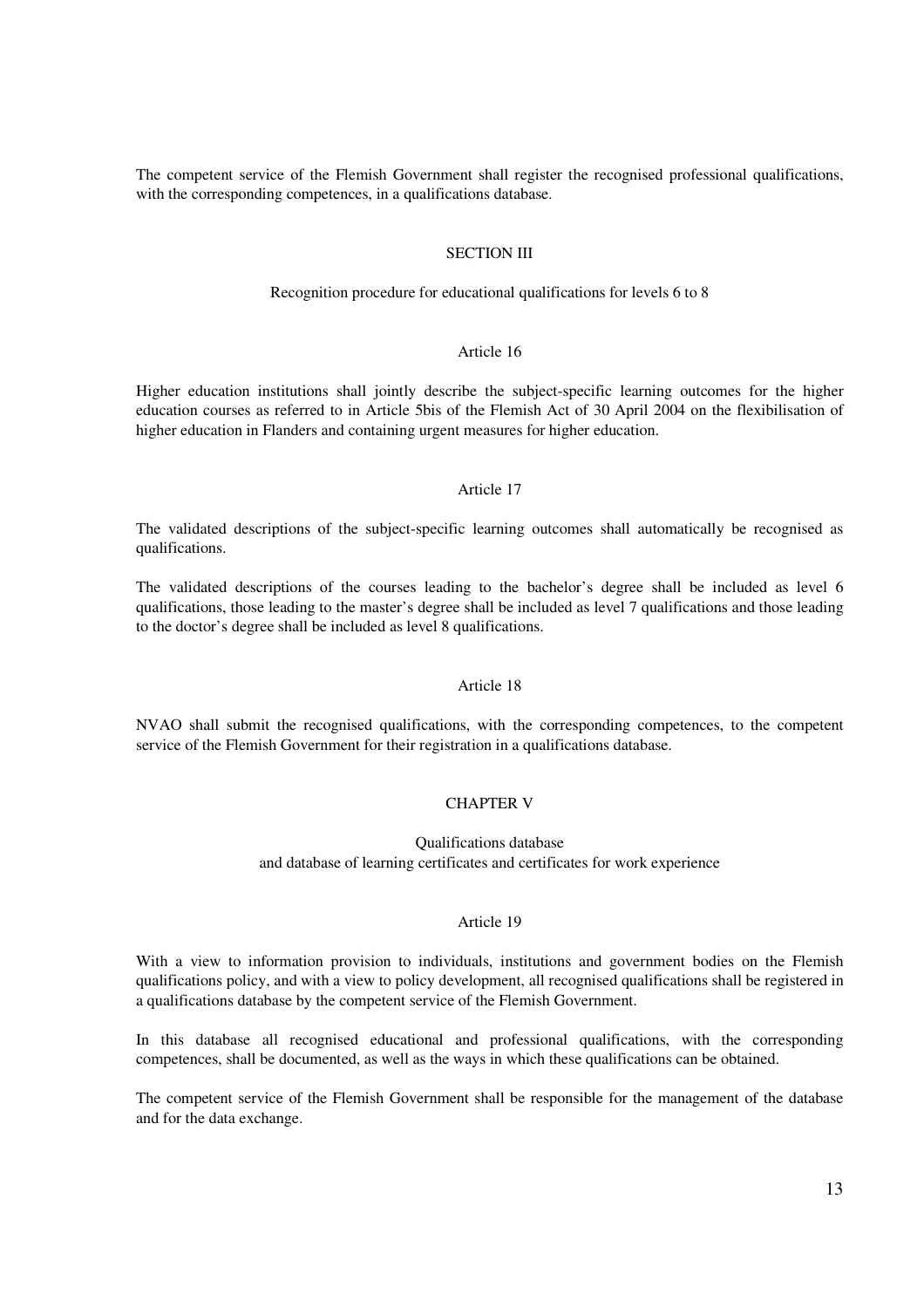With a view to service provision or policy development, all certificates of learning and for work experience recognised or declared equivalent by the Flemish Community, together with minimal identification data of the holder of the certificate in question, shall be registered in a database of learning certificates and of certificates for work experience at the competent services of the Flemish Government.

This registration shall be carried out by the body which awarded the certificates of learning and for work experience in question or by the body which gathered the data referring to the certificates of learning and for work experience in question from the bodies which award these certificates of learning and for work experience, or based on a registered statement of honour.

A certificate of learning is a certificate which is awarded upon the successful completion of a complete set of educational or training activities, after verification by means of a test whether the predetermined competences have been acquired.

A certificate for work experience is a certificate as referred to in Article 4 of the Flemish Act of 30 April 2004 on the acquirement of a Title for Professional Competence.

The competent services of the Flemish Government shall manage the database. Giving access to this database shall be done by the Flemish E-Government Coordination Unit, which shall intervene in the communication of data from the database for learning certificates and certificates for work experience, complying with Article 8 of the Flemish Act of 18 July 2008 on electronic administrative data traffic.

## CHAPTER VI

#### Amending provisions

## Article 21

In Article 24bis, §1, 8° of the Act of 29 May 1959 amending some regulations of education legislation, the words 'specific final objectives' shall be replaced with the words 'recognised educational qualifications'.

## Article 22

Article 3 of the Flemish Act of 18 January 2002 on final objectives, developmental objectives and specific final objectives in full-time mainstream and special secondary education shall be replaced by the following:

## "Article 3

The final objectives, specific final objectives, developmental objectives for full-time mainstream secondary education and the developmental objectives for special secondary education shall be defined by the Flemish Parliament through the ratification of an Order adopted by the Flemish Government upon Vlor's advice.

No final objectives or developmental objectives shall be defined for education in a recognised religion, for moral philosophy based on religion, for non-confessional moral philosophy, for one's own culture and religion or for cultural opinions.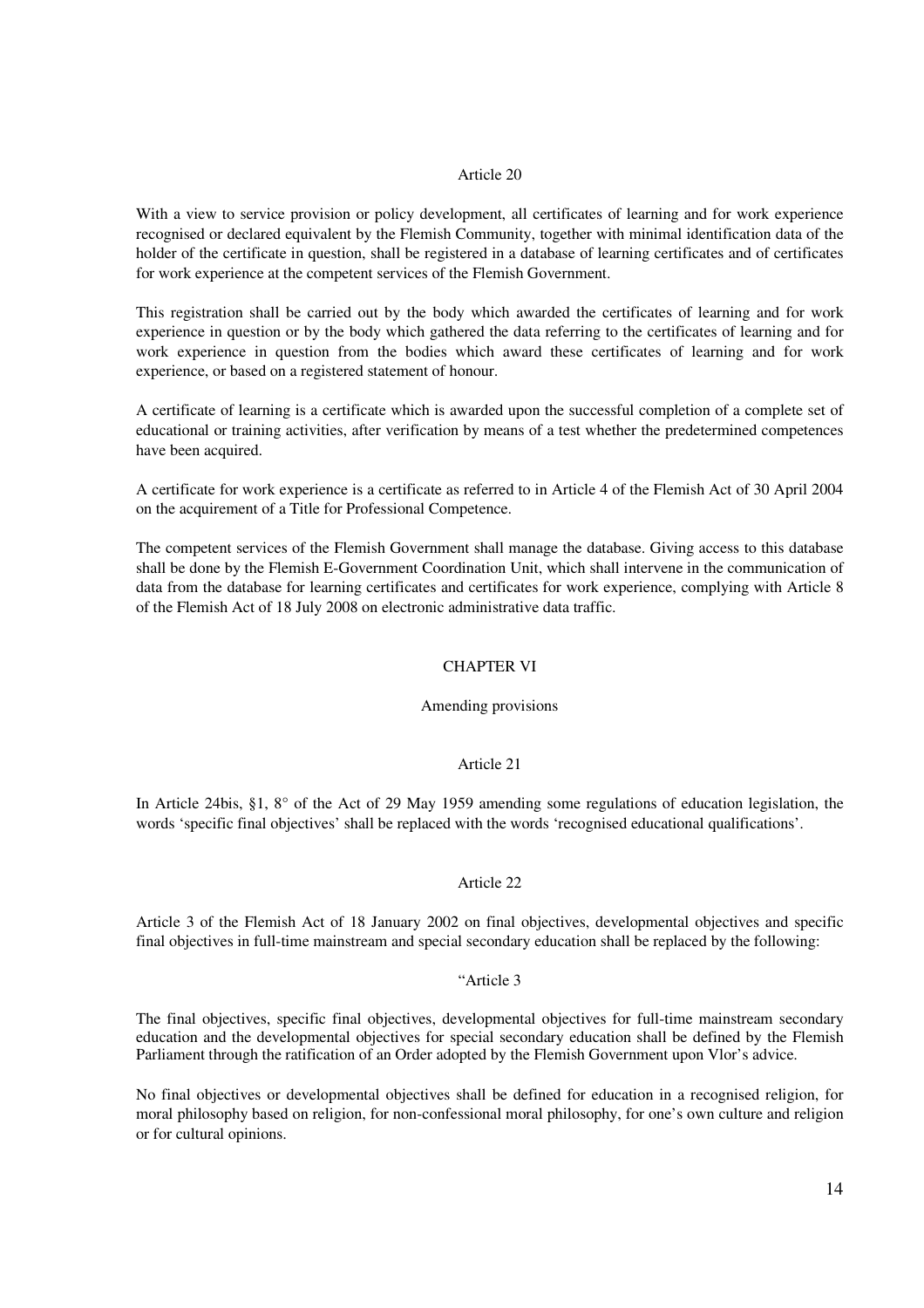Within one month of its approval the Flemish Government shall submit the Order to the Flemish Parliament for ratification.

The final objectives, the specific final objectives and the developmental objectives shall come into effect on the date indicated in the Flemish Act.

The final objectives and the specific final objectives shall be developed using the descriptor elements mentioned in Article 6 of the Flemish Act of [30 April 2009] on the qualifications structure."

## Article 23

In Article 5, §3 of the same Flemish Act, the third paragraph shall be replaced by the following:

"In education type 4 of special secondary education the final objectives, the developmental objectives, the specific final objectives and the recognised professional qualifications of the corresponding level of mainstream secondary education shall apply respectively as final objectives, developmental objectives, specific final objectives and recognised professional qualifications. For other types of education the class committee may take over the final objectives and/or developmental objectives and/or specific final objectives and/or recognised professional qualifications of the corresponding level of mainstream secondary education, of other types of special secondary education, or of mainstream or special primary education as developmental objectives. In either case, the class committee, taking into account the pupil's personal characteristics, may judge on the equivalence of achievements in the education type in question to the achievements required by the final objectives and/or developmental objectives and/or specific final objectives and/or recognised professional qualifications of the corresponding level of mainstream secondary education."

## Article 24

In Chapter II of the same Flemish Act, Section 3, consisting of Articles 6 and 7, shall be replaced by the following:

## "SECTION 3

Specific final objectives and recognised professional qualifications

### Article 6

Specific final objectives and recognised professional qualifications shall be obtained via the specific part of a course. The specific part of a course is the part which does not belong to the general education part or to the complementary part, as defined in Title IV of the Flemish Act of 31 July 1990 on education II, as amended.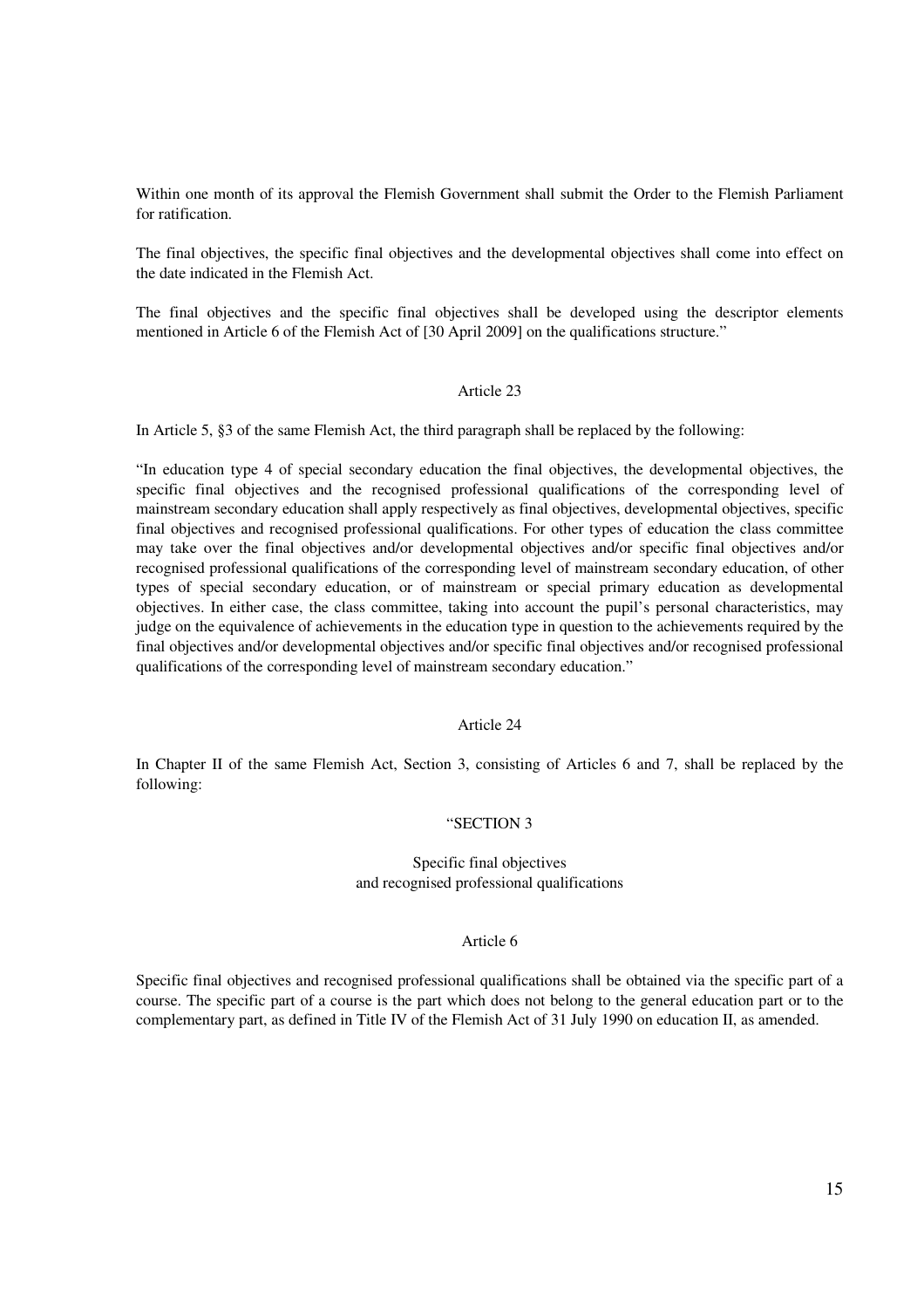Specific final objectives are goals with respect to skills, specific knowledge, insights and attitudes a pupil in full-time secondary education has at his or her disposal to start further education.

Specific final objectives shall be defined for the second year of stage 3 of aso, kso and tso, and shall be developed from the characteristic elements of a certain area of science.

## Article 7bis

Recognised professional qualifications a pupil in full-time secondary education has at his or her disposal are complete and aligned sets of competences to exercise a profession as a beginning professional. The competences of the beginning professional shall be contained in the professional qualifications recognised according to the procedure determined by the Flemish Act of [30 April 2009] on the qualifications structure.

#### Article 7ter

For those specific parts of courses aimed at the exercise of a profession for which no recognised professional qualification is available, the Flemish Government shall determine the competences, as long as no recognised professional qualifications are available. The Flemish Government shall determine these competences on the basis of reference frameworks recognised by the sectors or government bodies and using the descriptor elements."

#### Article 25

The following amendments to Article 8 of the same Flemish Act shall be adopted:

1° §1 shall be replaced by the following:

"§1. Taking into account the timetable based on the core curriculum determined by or by virtue of the Flemish Act, and taking into account the developmental objectives and the recognised educational qualifications, each organising body shall, for each of its institutions, have the freedom to determine timetables and curricula and to freely choose its educational methods.";

 $2^{\circ}$  in §2 the third paragraph shall be replaced by the following:

"If necessary, certain final objectives, developmental objectives, specific final objectives or recognised professional qualifications of mainstream secondary education, of other types of special secondary education or of mainstream or special primary education may be included in a plan of action by a decision of the class committee.";

3° to §3, first paragraph, a third dash shall be added, which shall state the following:

"– the recognised professional qualifications or the competences defined instead.".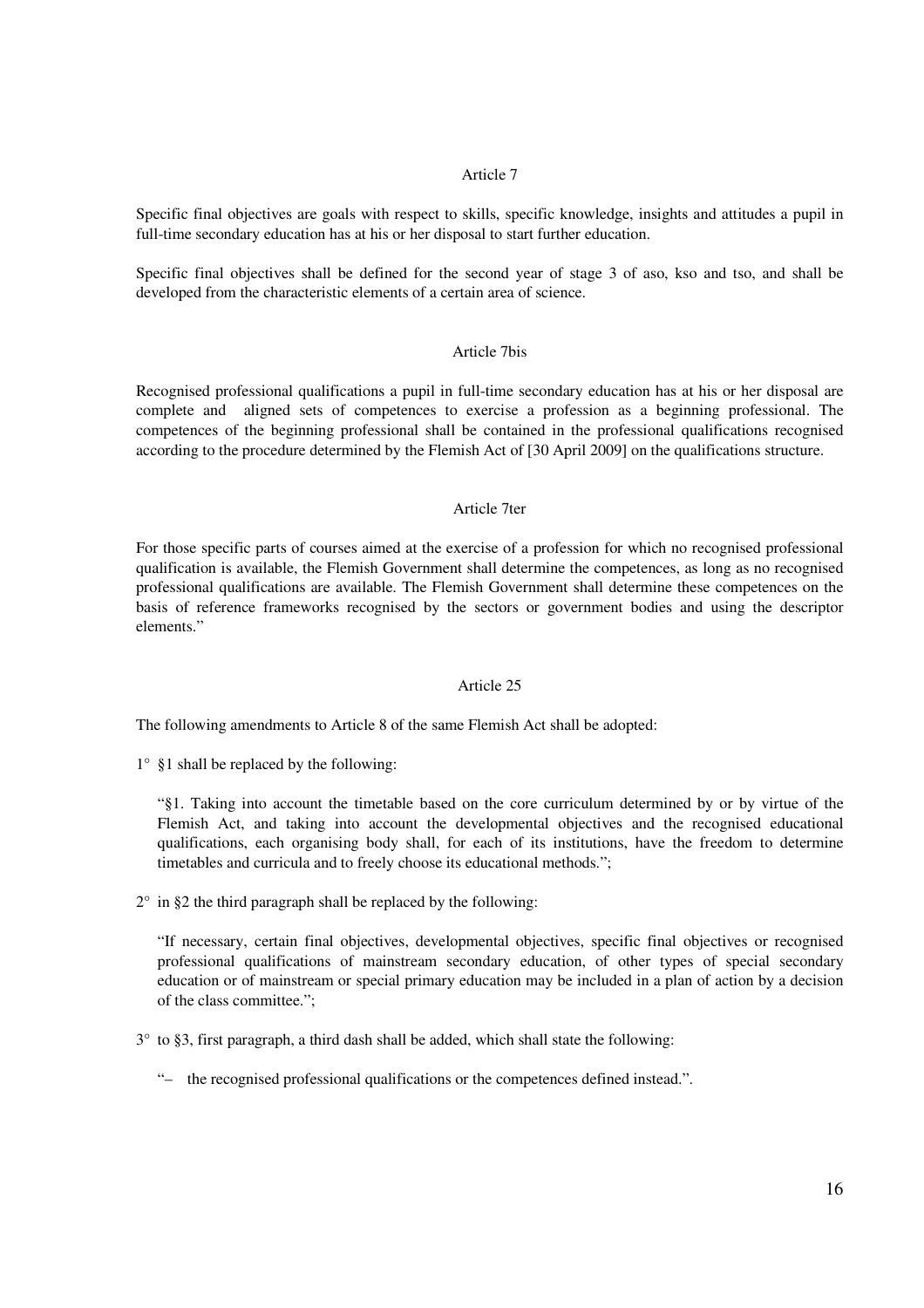In Article 9, §2 of the same Flemish Act the following modifications shall be made:

- 1° in the second paragraph, 5°, the phrase 'and/or to be able to function as a beginning professional' shall be eliminated;
- 2° in the fourth paragraph the sentence 'If the application for a derogation refers to specific final objectives for which the Flanders Social and Economic Council has submitted profiles, the Flemish Government shall ask the Flanders Social and Economic Council to designate a member to take part in the committee of experts as referred to in the previous paragraph.' shall be eliminated.

## Article 27

In Article 3 of the Flemish Act of 4 April 2003 on higher education reform a dash shall be added between the dash 'executive board'and the dash 'qualification of a stage', stating the following:

"– qualification: a complete and aligned set of competences or subject-specific learning outcomes".

## Article 28

In Article 11 of the same Flemish Act after the words 'graduate's degree' the words 'and specific teacher training courses leading to a teaching degree' shall be added.

## Article 29

In Article 58 of the same Flemish Act the following modifications shall be made:

1° to the first sentence of §2 the words 'the learning outcomes included in the following level descriptors' shall be added;

 $2^{\circ}$  to §2 a point 1° shall be added, which shall state the following:

"1° in the courses leading to the graduate's degree in higher vocational education:

- a) expanding or completing the information in a specific area with concrete and abstract data; using conceptual frameworks and being aware of the scope of subject-specific knowledge;
- b) applying integrated cognitive and motorical skills;
- c) transferring knowledge and applying procedures flexibly and inventively for the performance of tasks and for the strategic solution of concrete and abstract problems;
- d) acting in a range of new, complex contexts;
- e) functioning autonomously with initiative;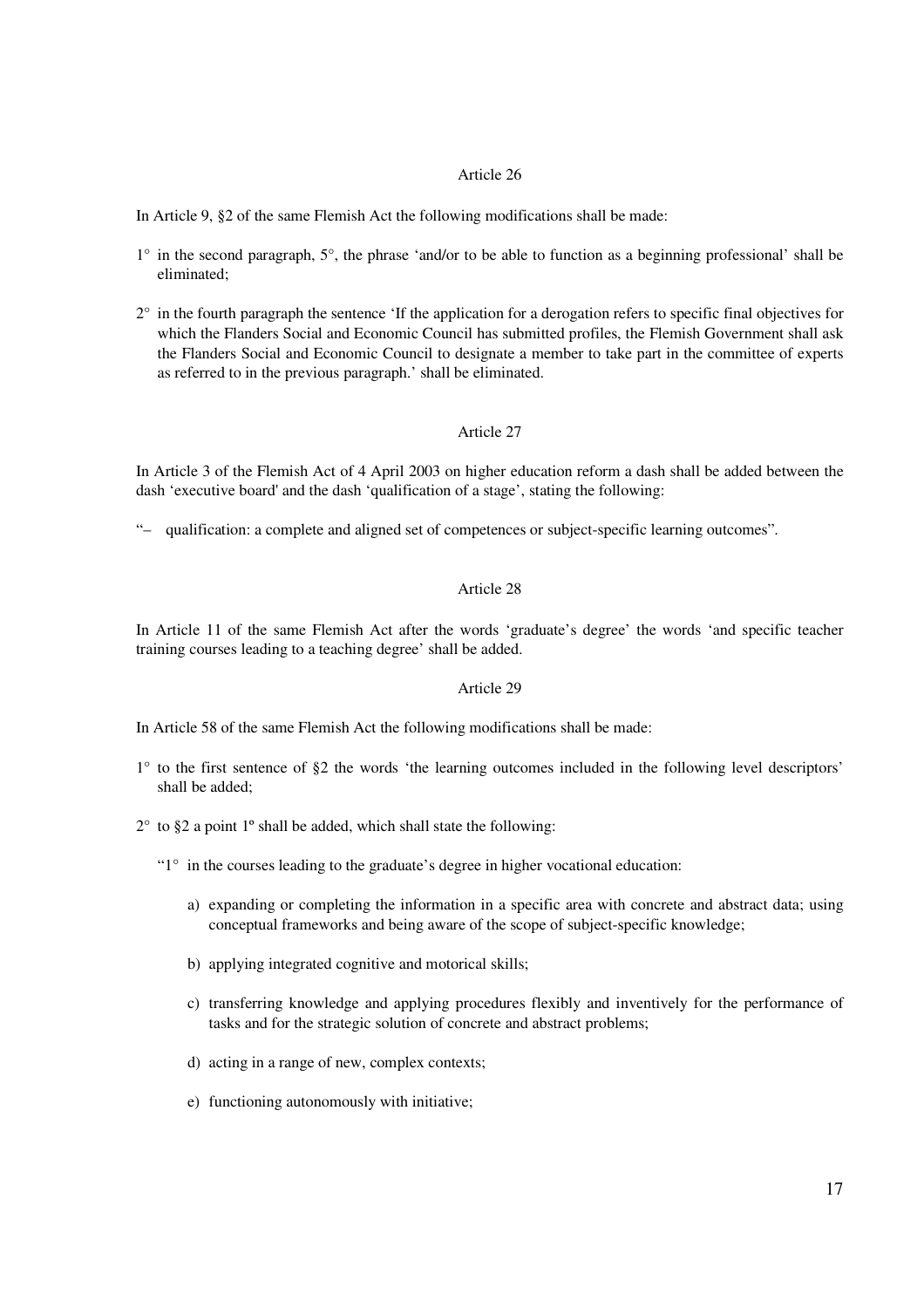- f) taking responsibility for the achievement of personal outcomes and the stimulation of collective outcomes.";
- $3^{\circ}$  the existing point  $1^{\circ}$  in §2 becomes point  $2^{\circ}$ ;
- $4^{\circ}$  the existing point  $2^{\circ}$  in §2 becomes point  $3^{\circ}$ ;
- 5° to §2 a point 4º shall be added, which shall state the following:
	- "4° in the doctoral courses and the preparation of dissertations leading to a doctoral degree:
		- a) systematically understanding a field of study and mastering the skills and methods of research in that field of study;
		- b) being able to design, develop, carry out and adjust a large-scale research process with the integrity appropriate for a researcher;
		- c) making a contribution to the expansion of knowledge carrying out a considerable amount of original research, part of which is worthy of a nationally or internationally reviewed publication;
		- d) being able to perform a critical analysis, evaluation and synthesis of new and complex ideas;
		- e) being able to communicate with colleagues in the field and the broader national and international scientific community, as well as with society at large, on one's field of expertise;
		- f) making an innovative contribution within the academic and professional context, leading to technological, social or cultural progress in a knowledge society.".

To Article 61, §1, second paragraph of the same Flemish Act a point 1) shall be added, which shall state the following:

"l) the subject-specific learning outcomes jointly described by the institutions as specified in article 5bis of the Flemish Act of 30 April 2004 on the flexibilisation of higher education in Flanders and containing urgent measures for higher education.".

## Article 31

To Article 62, §3 of the same Flemish Act a point 5º shall be added, which shall state the following:

"5° the subject-specific learning outcomes jointly described by the institutions."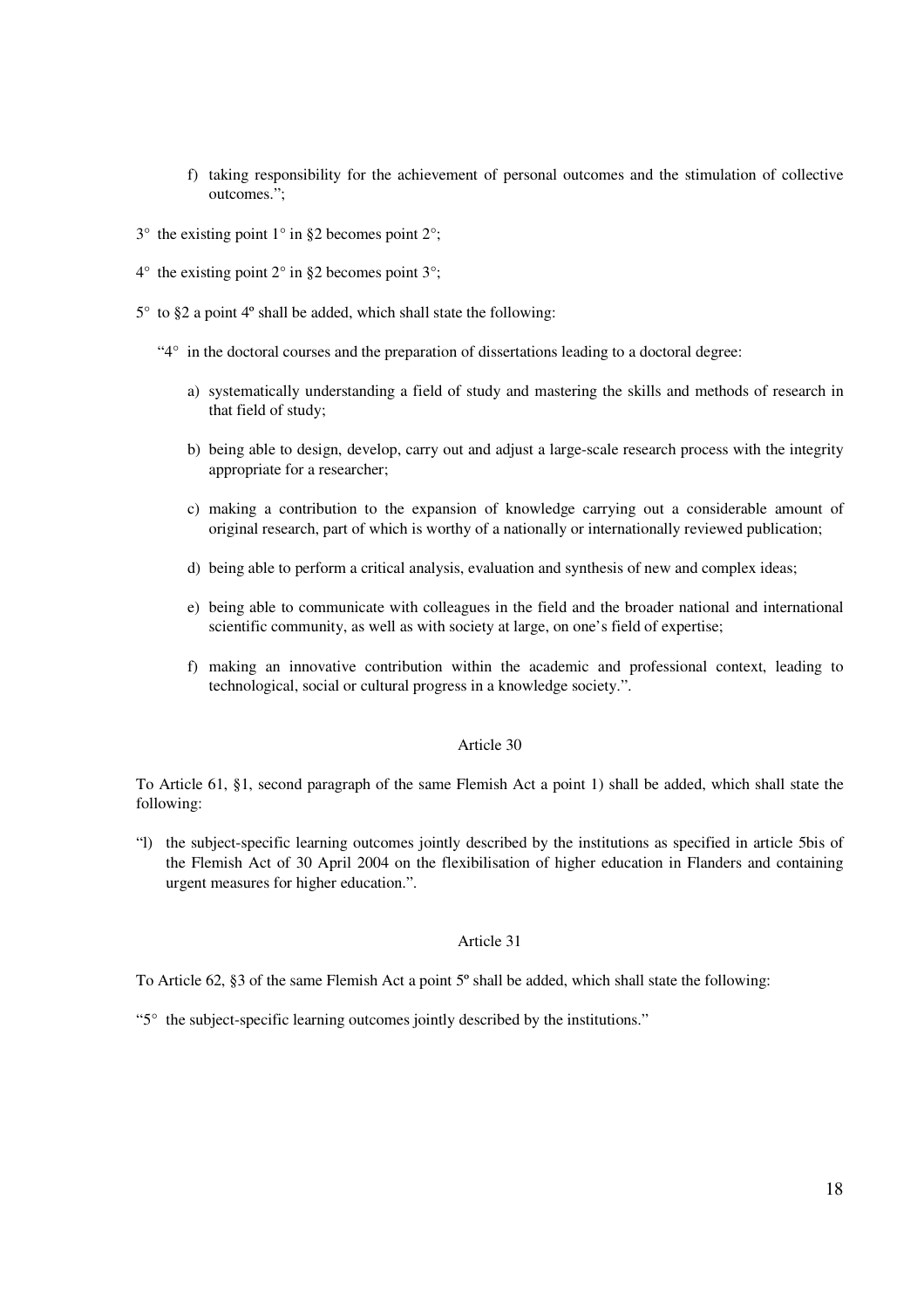In the Flemish Act of 30 April 2004 on the flexibilisation of higher education in Flanders and containing urgent measures for higher education an article 5bis shall be inserted, which shall state the following:

#### "Article 5bis

The institution shall describe learning outcomes for each course and for each subject.

Based on the level descriptors as determined in article 58, §2 of the Flemish Act of 4 April 2003 on higher education reform, the institutions, coordinated by the Flemish Council for Non-University Higher Education and the Flemish Interuniversity Council, shall, in addition, jointly describe the subject-specific learning outcomes. They shall guarantee the application of Flemish, federal and international legislation on the exercise of professions.

This description of subject-specific learning outcomes shall be validated by the Dutch-Flemish Accreditation Organisation.

To this end, the Flemish Government may lay down further rules.".

# Article 33

In Article 2 of the Flemish Act of 30 April 2004 on the acquirement of a Title of Professional Competence, the following modifications shall be made:

1° a point 2ºbis shall be added, which shall state the following:

- "2°bis competence profile: a complete set of competences used by a person in a social context in order to achieve (the) expected results in that social role, and for which no professional competence profile exists or will be developed;";
- 2° point 5º shall be replaced by the following:
	- "5° professional competence profile: a complete set of competences used by a professional in a certain employment context in order to achieve (the) expected results in the workplace";
- 3° point 12º shall be replaced by the following:
	- "12° recognised professional qualification: the professional qualification as mentioned in the Flemish Act of […] on the qualifications structure;".

#### Article 34

In Article 4 of the same Flemish Act the following modifications shall be made: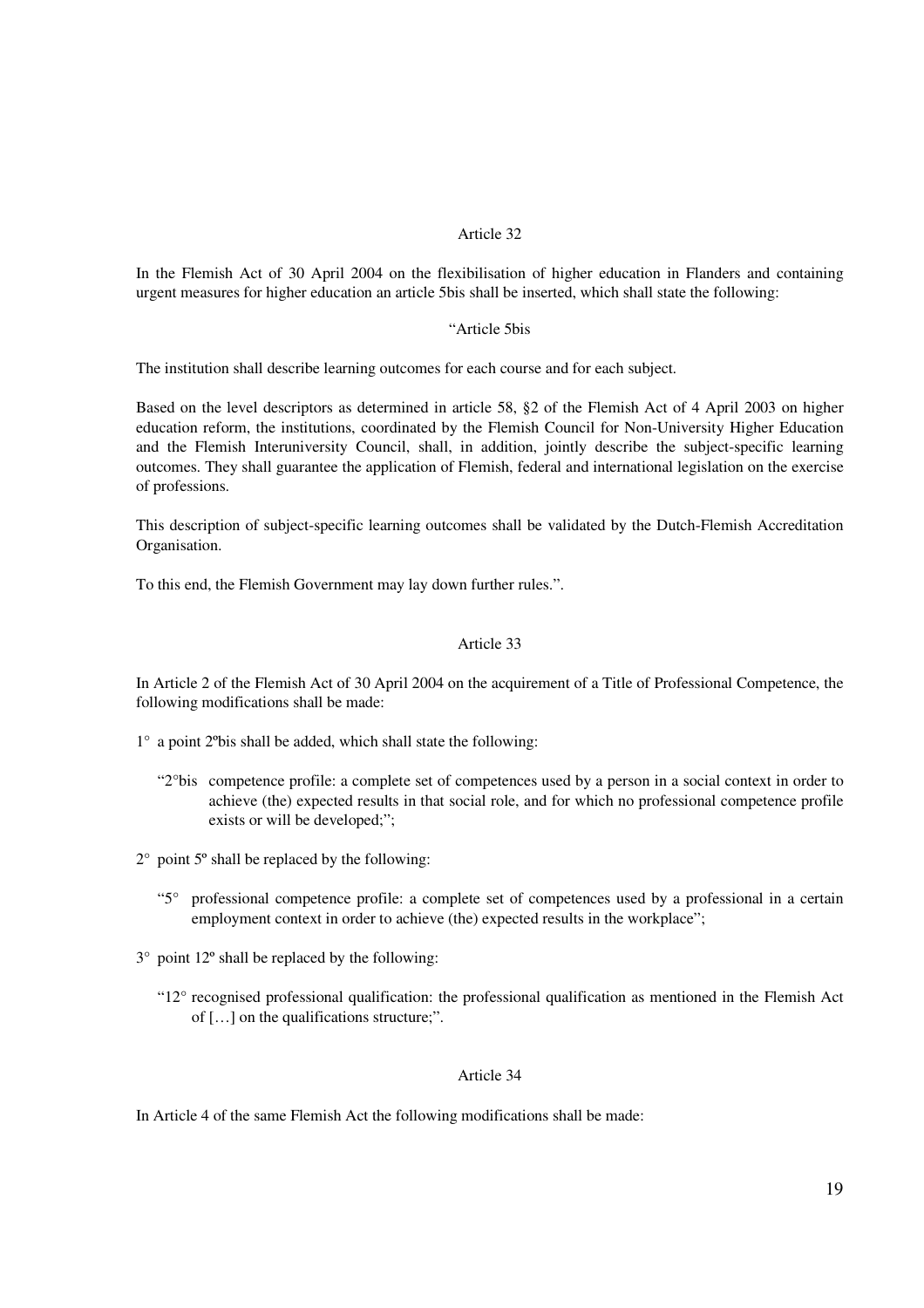$1^\circ$  to §1 a sentence shall be added, which shall state the following:

"In the communication to citizens, the term 'certificate of experience'may be used as a synonym for the term 'certificate of professional competence.'

 $2^{\circ}$  a §1bis shall be added, which shall state the following:

"§1bis. The certificate of professional competence shall also serve as proof that the person in question has obtained a recognised professional qualification.";

3° in §2 the second paragraph shall be replaced by the following:

"Diplomas and certificates, awarded in part on the basis of existing professional competences as defined in a recognised professional qualification, shall at all times be considered to comprise the competences defined for the profession or the sub-profession in question.".

#### Article 35

In Article 6 of the same Flemish Act the following modifications shall be made:

- 1° in point 3° the word 'professional profiles' shall be replaced by the words 'professional competence profiles or competence profiles';
- 2° in the first sentence of point 4° the words 'professional competence profiles, as referred to in 3º' shall be replaced by the words 'professional competence profiles or competence profiles';
- 3° in the second sentence of point 4° the word 'professional profile' shall be replaced by the words 'professional competence profile or competence profile'.

## Article 36

To Article 8 of the same Flemish Act a §2 shall be added, which shall state the following:

"§2. The competent service of the Flemish Government shall be responsible for the organisation of the supervision of the quality of the pathways leading to the awarding of a certificate of professional competence.".

## Article 37

In Article 15bis of the Flemish Act of 7 May 2004 on the Flanders Social and Economic Council, §1 and §2 shall be replaced by the following:

"§1. The Council shall define professional competence profiles or competence profiles, either on its own initiative, or at the request of the Flemish Government, or at the request of the social partners of a business sector or a coherent set of business sectors as described by the Flemish Government, or at the request of a social sector as described by the Flemish Government.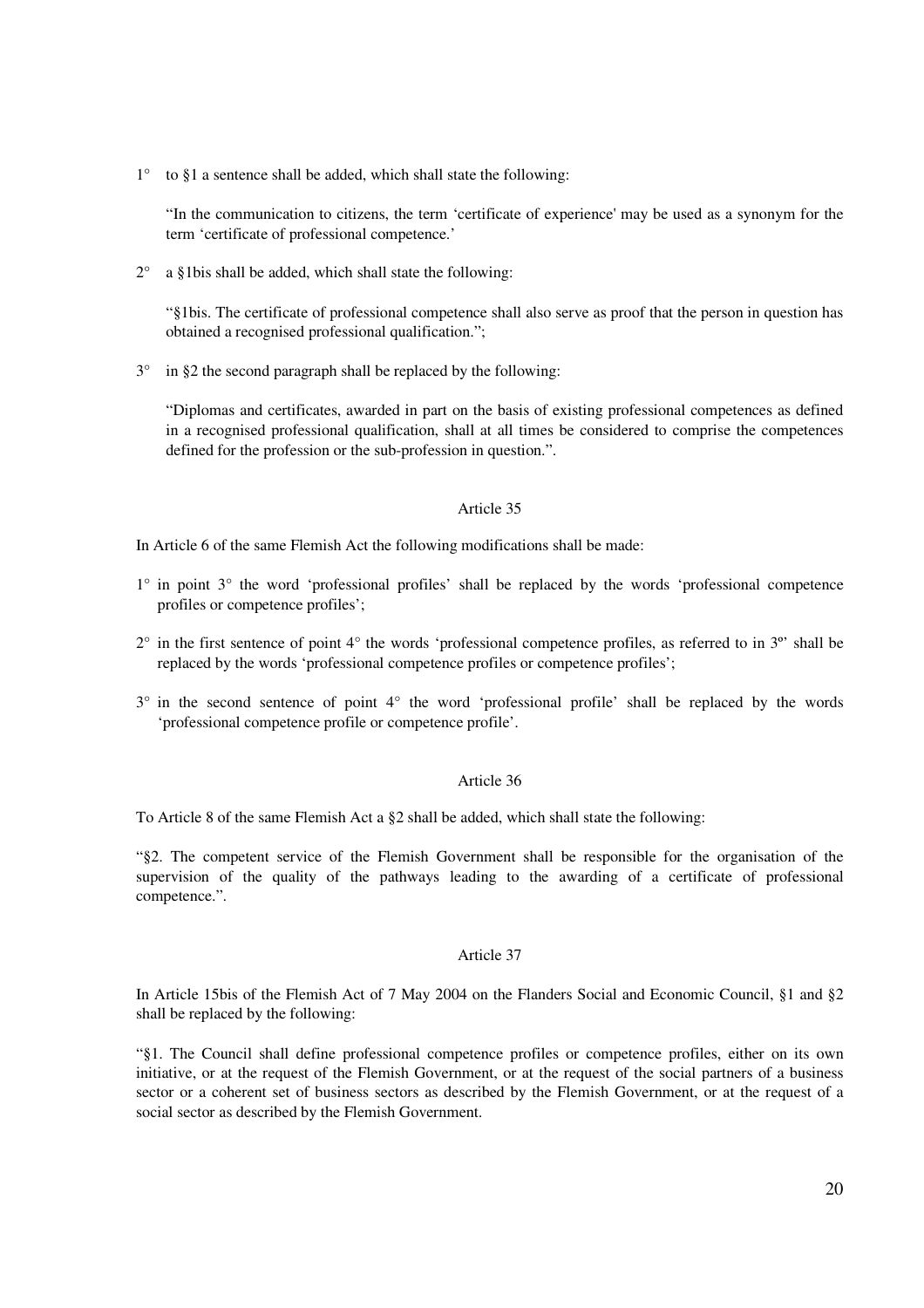A competence profile may only be defined for social roles for which no professional competence profile exists or will be developed.

§2. When developing professional competence profiles and competence profiles, the SERV shall guarantee equal representation of all actors from the business sector, business sectors or social sectors in question, as well as the application of Flemish, federal and international legislation on the exercise of professions.".

## Article 38

In Article 2 of the Flemish Act of 15 June 2007 on adult education the following modifications shall be made:

- 1° in point 32° between the words 'specific final objectives' and the word 'and' the words ', recognised professional qualification(s)' shall be inserted;
- 2° in point 39º the phrase 'or to be able to function as a beginning professional' shall be eliminated.

#### Article 39

In Title III of the same Flemish Act the Title of Chapter IV shall be replaced by what follows:

## "CHAPTER IV

Final objectives, specific final objectives, recognised professional qualifications and basic competences".

## Article 40

In Article 11 of the same Flemish Act the following modifications shall be made:

- 1° in §3 between the words 'specific final objectives' and the words 'as for', the words 'and recognised professional qualifications' shall be inserted;
- 2° a §6 shall be added, which shall state the following:

"§6. The final objectives and the specific final objectives shall be developed using the descriptor elements mentioned in article 6 of the Flemish Act of [30 April 2009] on the qualifications structure.".

## Article 41

In Article 12 of the same Flemish Act the following modifications shall be made:

- 1° in §2 between the words 'specific final objectives' and the word 'apply', the words 'and recognised professional qualifications' shall be inserted;
- $2^{\circ}$  to §3, 1 $^{\circ}$  the following sentence shall be added: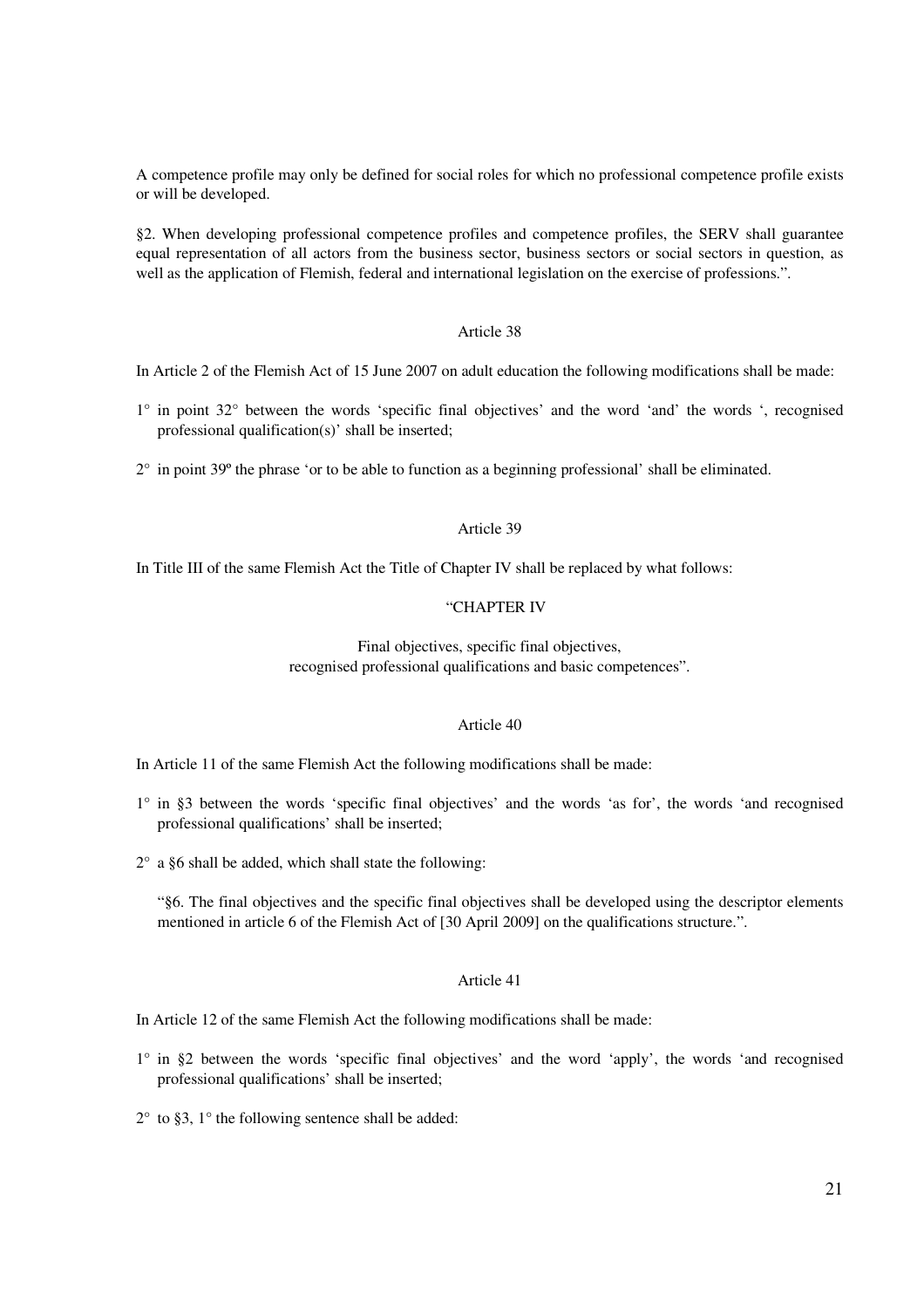"The basic competences which are defined for courses leading to a profession shall include recognised professional qualifications in a recognisable way.";

- 3° in §3, 2º between the words 'specific final objectives' and the word 'defined', the words 'or recognised professional qualifications' shall be inserted;
- 4° to §3 a sentence shall be added, which shall state the following:

"The basic competences for courses leading to a profession for which no recognised professional qualifications exist shall be determined on the basis of reference frameworks recognised by the sectors or by government bodies and making use of the descriptor elements, and this as long as no recognised professional qualifications are available.".

## Article 42

In Article 13 of the same Flemish Act the following modifications shall be made:

- 1° in §1, between the word 'skills' and the word 'with', the words 'and recognised professional qualifications' shall be inserted;
- 2° in §2, between the words 'specific final objectives' and the word 'or', the words ', recognised professional qualifications' shall be inserted.

## Article 43

In Article 14, §2, first paragraph of the same Flemish Act, the sentence 'In the curricula the final objectives, the specific final objectives or the basic competences shall be included in a recognisable way' shall be replaced with the sentence 'In the curricula the final objectives, the specific final objectives, the basic competences or the recognised professional qualifications shall be included in a recognisable way'.

## Article 44

In Article 15, §2 of the same Flemish Act the following modifications shall be made:

- 1° in the second paragraph, 5°, the phrase 'or to be able to function as a beginning professional' shall be eliminated;
- $2^{\circ}$  in the third paragraph the sentence 'If the application for an derogation refers to specific final objectives or basic competences for which the Flanders Social and Economic Council has published professional (competence) profiles, the Flemish Government shall ask the Flanders Social and Economic Council to render advice stating its reasons.' shall be eliminated.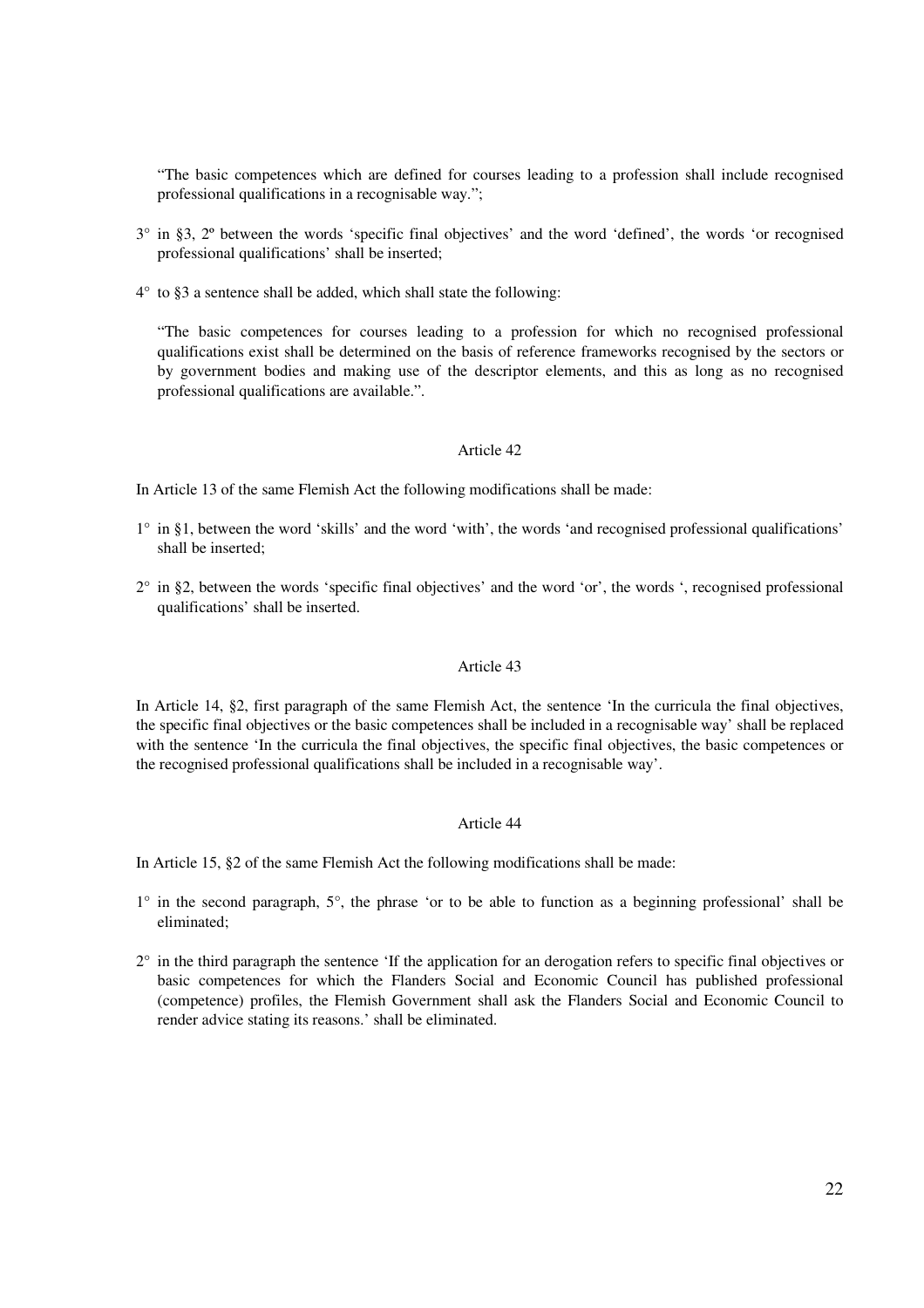In Article 24, §1, second paragraph, 4º of the same Flemish Act, between the words 'specific final objectives' and the word 'or', the words ', recognised professional qualifications' shall be inserted.

### Article 46

In Article 45, 4° of the same Flemish Act, between the words 'specific final objectives' and the word 'and', the words ', recognised professional qualifications' shall be inserted.

## Article 47

In Article 56, 8º of the same Flemish Act, between the words 'specific final objectives' and the word 'basic competences', the words 'recognised professional qualifications,' shall be inserted.

## Article 48

In Article 30, §1 of the Flemish Act of 10 July 2008 on alternance training in the Flemish Community, the words 'professional competence profiles as developed by the Flanders Social and Economic Council' shall be replaced with the words 'recognised professional qualifications specified in the Flemish Act of [30 April 2009] on the qualifications structure'.

#### Article 49

In Article 32, §1 of the same Flemish Act, the words 'professional competence profiles as developed by the Flanders Social and Economic Council' shall be replaced with the words 'recognised professional qualifications mentioned in the Flemish Act of [30 April 2009] on the qualifications structure'.

## CHAPTER VII

Final provisions

## Article 50

Courses which lead to a diploma of secondary education and do not contain an educational qualification as described in article 14, 4º of this Flemish Act shall be deemed to lead to a level 4 educational qualification up to and including school year 2012-2013.